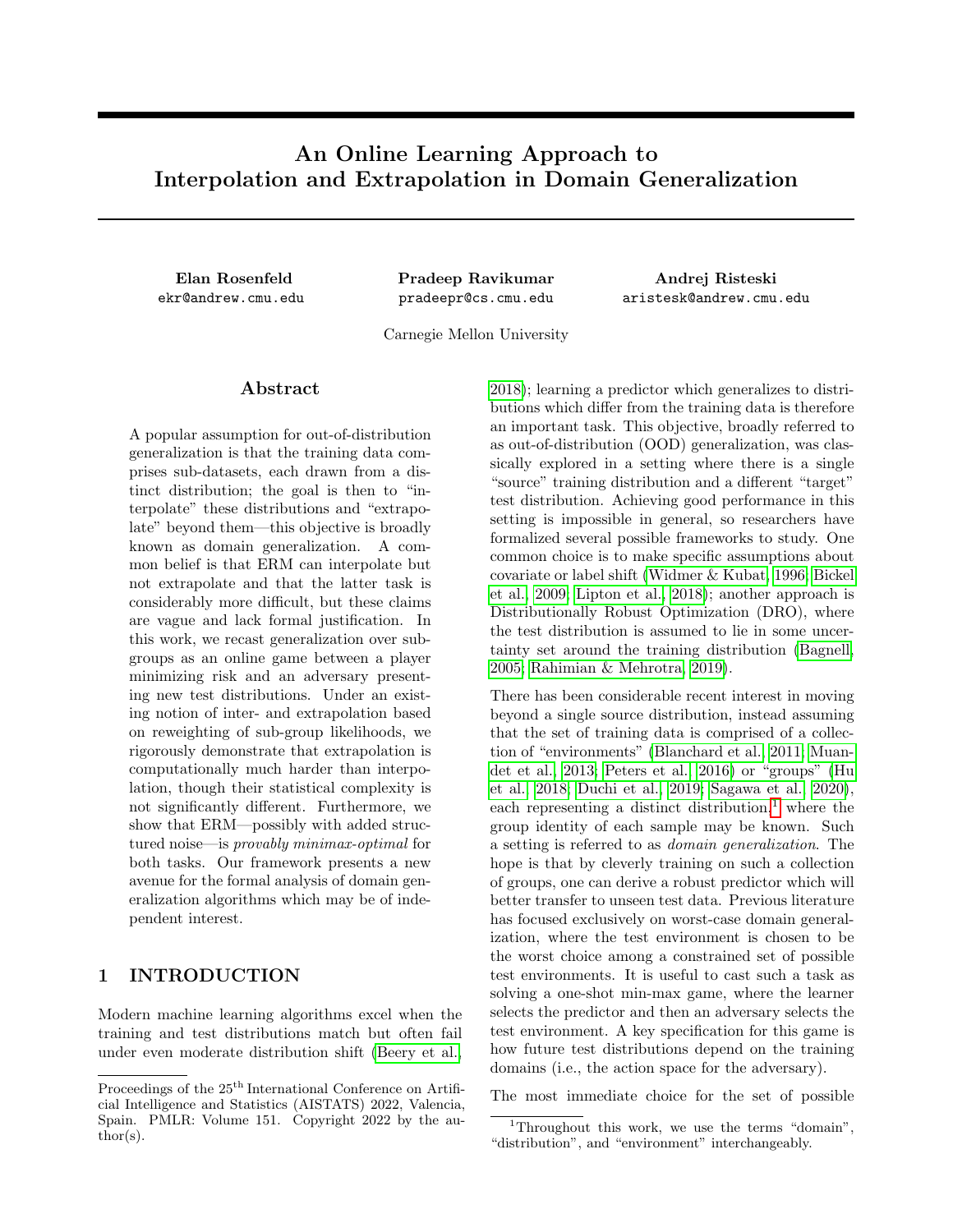test environments is simply the set of training environments. More broadly, researchers have considered how to perform well when the adversary is allowed to present test distributions which "interpolate" the training distributions or "extrapolate" beyond them, but it is unclear what is the ideal formalization of such interpolations and extrapolations. A popular choice for modeling interpolation is to allow any convex combination of the training environments—this is referred to as group/sub-population shift, and the resulting objective is known as Group Distributionally Robust Optimization (DRO). [Duchi et al.](#page-9-6) [\(2019\)](#page-9-6); [Sagawa et al.](#page-10-4) [\(2020\)](#page-10-4) give efficient algorithms for solving the Group DRO objective, but a key point is that the resulting min-max objective is exactly equivalent to when the adversary is limited to playing only the training environments. For modeling extrapolation, [Krueger](#page-9-7) [et al.](#page-9-7) [\(2020\)](#page-9-7) consider "extrapolating" the training likelihoods (we make this formal in Section [2\)](#page-2-0), but in this game the adversary's choice will still always be a vertex of the playable region. Thus, solving the one-shot min-max game under likelihood reweighting is always equivalent to simply minimizing worst-case risk on a discrete set.

In addition to this, formal analyses of these games are sparse. A common belief is that Empirical Risk Minimization (ERM) excels at interpolation but not extrapolation; it is also generally held as folklore that extrapolation is a much harder task, which is why generalization is so difficult—but these claims are understood intuitively, rather than mathematically. Further, [Sagawa et al.](#page-10-4) [\(2020\)](#page-10-4) find that when using modern neural networks in the interpolation regime, explicitly solving the Group DRO objective does not yield better solutions than simple ERM with strong regularization. Thus the relative optimality of ERM over other domain generalization algorithms is still not fully understood. In light of these points, we begin by considering the question: Is there an alternative to the single-round min-max game which might allow for a more in-depth analysis of the statistical and algorithmic properties of the task of domain generalization?

One final additional caveat with this line of research is its emphasis on worst-case optimality over all possible test environments, which is often unnecessarily conservative. This is exemplified by empirical evaluations in the OOD literature: these works train a predictor on the source data and then evaluate it on a single test set which is chosen adversarially with respect to the predictor. Such a protocol often misses the mark for realistically comparing the expected performance of different algorithms. For example, [Gulra](#page-9-8)[jani & Lopez-Paz](#page-9-8) [\(2021\)](#page-9-8) point out that many recent works deliberately evaluate on a single train/test environment split with an unreasonably difficult distribution shift. When averaging performance over multiple environment splits, they find that no algorithm outperforms ERM. This adversarial analysis can indeed be appropriate for quantifying how an algorithm will perform in the worst possible case (particularly in safety-critical applications), but this frequently does not reflect a predictor's quality in the real world: when the test environments are not chosen adversarially, a reasonable learning algorithm should be able to do significantly better. Thus the crucial distinction is that existing frameworks are minimax because they demand good performance of an algorithm even in the worst case, not because we actually expect the test environments to be chosen adver-sarially.<sup>[2](#page-1-0)</sup> This suggests there is room for a more nuanced measure of OOD generalization, one which adequately captures the purpose of such algorithms—to achieve consistently good performance on all possible test distributions—and allows for a formal comparison of their performances.

In this work, we aim to address the two main gaps identified above: formalizing the difference, if any (statistical and computational), between ERM and other OOD algorithms in both interpolation and extrapolation group shift settings; and doing so in a framework that allows us to analyze a predictor's performance on potentially non-adversarial (e.g., stochastic) future test environments. To do this, we take inspiration from the literature of online convex optimization [\(Hazan, 2016\)](#page-9-9) and ask what can be achieved in a game where the learner is allowed to repeatedly refine their predictor upon observing new environments. Our analysis therefore captures an algorithm's ability to learn and adapt from multiple training distributions to suffer less under distribution shift and consequently perform better, on average, on future test sets. Our multi-round game supplements existing work on domain generalization, providing new insights into the quantifiable effects of observing different environments as a function of both their number and their geometric diversity. Further, this new perspective allows for a theoretical analysis of the computational and statistical complexity of interpolation versus extrapolation, formalizing and verifying the answers to several outstanding questions which until now have only been stated intuitively.

Concretely, we make the following contributions:

• We recast domain generalization as a repeated online game between an adversary presenting test

<span id="page-1-0"></span><sup>&</sup>lt;sup>2</sup>This is a subtle point which we discuss in greater detail in Section [3.1.](#page-4-0)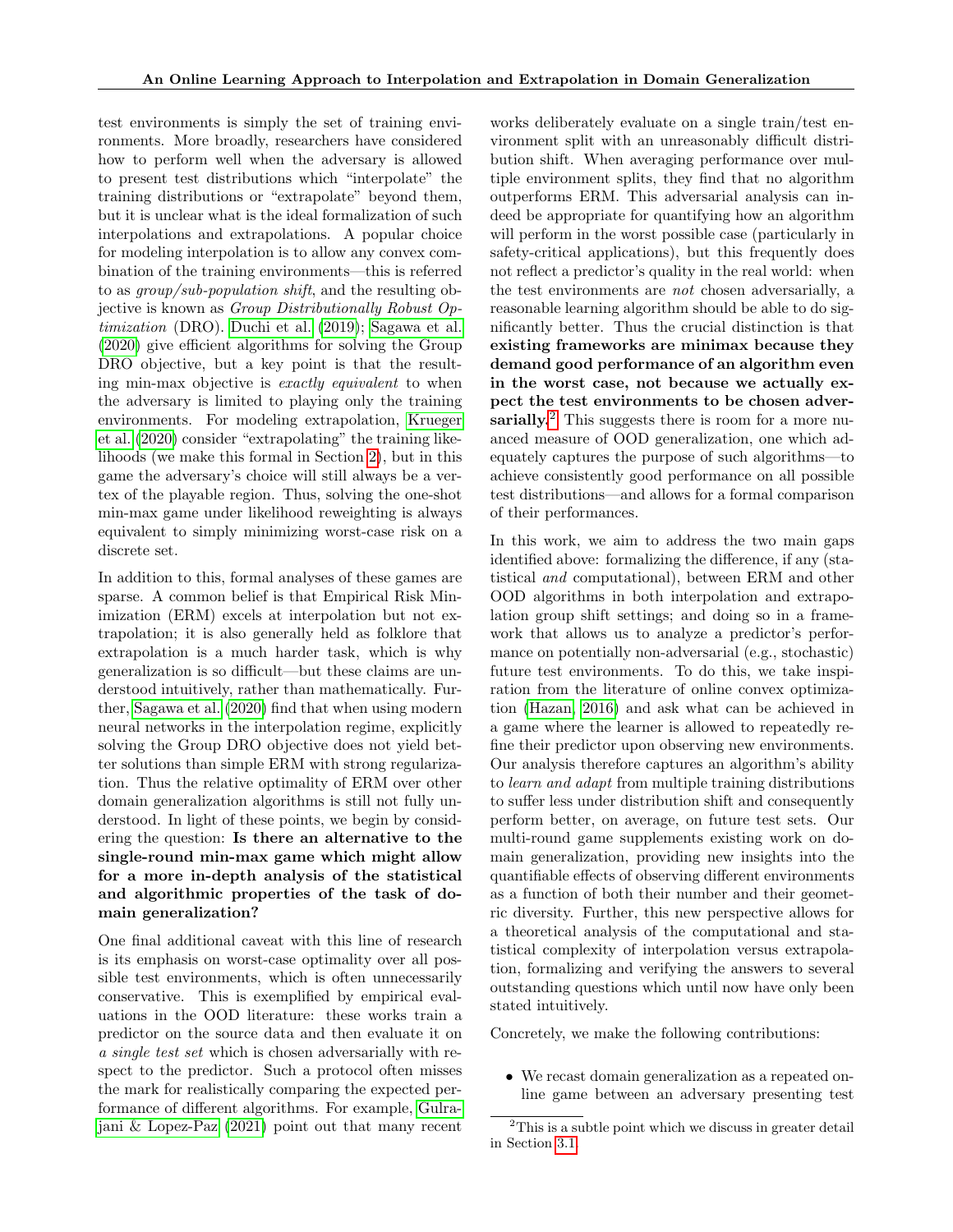distributions and a player minimizing cumulative regret. This framework enables meaningful analysis beyond the single-round minimax setting, and we expect it can serve as a new approach to the formal study of the efficacy of robust OOD generalization algorithms.

- Under an existing notion of inter- and extrapolation, we tightly characterize their respective complexities. Specifically, we prove that i) extrapolation is indeed exponentially more difficult than interpolation in a computational sense, but ii) the statistical complexity of extrapolation is not sigstatistical complexity of extrapolation is not significantly higher  $(\Theta(\sqrt{T}))$  minimax regret as opposed to  $\Theta(\log T)$ ).
- For both inter- and extrapolation, we show that ERM—possibly with added structured noise—is provably minimax-optimal with respect to regret, as a function of the number of environments observed. For minimizing regret over any time horizon, it is impossible to improve over ERM without additional assumptions. This result supplements recent works which support the same idea theoretically [\(Rosenfeld et al., 2021\)](#page-10-5) and empirically [\(Gulrajani & Lopez-Paz, 2021\)](#page-9-8) for the singleround setting.

# <span id="page-2-0"></span>2 THE SINGLE-ROUND DOMAIN GENERALIZATION GAME

The key assumption of domain generalization is that the training set comprises a set of distinct domains  $\mathcal{E} = \{e_i\}_{i=1}^E$ , each of which indexes a probability distribution  $p^e$ , and that the test environment will relate to these domains in some pre-specified way. Let us denote the set of such possible test distributions by  $\mathcal{E}_{\text{test}}$ . It's common to use a minimax formulation, wherein the learner's goal is to minimize the worst-case error over the possible test distributions  $\mathcal{E}_{\text{test}}$ . For a set of predictors  $\mathcal F$  and loss  $\ell$ , our goal is thus to solve:

$$
\min_{f \in \mathcal{F}} \max_{e \in \mathcal{E}_{\text{test}}} \mathbb{E}_e[\ell(f)].
$$

In an adversarial framework,  $\mathcal{E}_{\text{test}}$  is the "playable region" of the adversary, similar to the uncertainty set in traditional DRO. A critical ingredient of the game as noted earlier is how this set of test distributions  $\mathcal{E}_{\text{test}}$ depends on the training domains  $\mathcal{E}$ . It is typically presented as belonging to one of two distinct settings: interpolation and extrapolation. Intuitively, the interpolation setting should consist of environments which do not vary "beyond" the observed training environments, while the extrapolation setting should allow for such variation to some degree. However, these terms do not have a single agreed-upon meaning.

Formally modeling interpolation. Given a collection of environments, there are many possible ways to consider interpolating them. In this work, we limit our analysis to the notion of likelihood reweighting which has been used previously in several works [\(Duchi](#page-9-6) [et al., 2019;](#page-9-6) [Albuquerque et al., 2020;](#page-8-0) [Sagawa et al.,](#page-10-4)  $2020$ .<sup>[3](#page-2-1)</sup> We model the interpolation of a set of domains as all convex combinations (i.e., mixtures) of their likelihoods. Formally, an interpolation of the domains in  $\mathcal E$  is any distribution which is written

<span id="page-2-2"></span>
$$
p^{\lambda} := \sum_{e \in \mathcal{E}} \lambda_e p^e,\tag{1}
$$

where  $\lambda \in \Delta_E$  is a vector of convex coefficients ( $\Delta_E$  is the  $(E-1)$ -simplex). This is a fairly natural definition, as the space of interpolations is defined as the convex hull of the environments  $\mathcal E$  in distribution-space. We will denote this convex hull  $Conv(\mathcal{E})$ .

Observe that this definition is mathematically equivalent to the set of environments which can be generated via group shift, and solving the above min-max objective is precisely Group DRO. However, this notion of single-round interpolation, while perhaps intuitive, does not actually induce a more meaningful playable region for the adversary. This is because for any predictor, the optimal choice for the adversary will be whichever training environment produces the highest risk; that is, the adversary will always play a vertex of the simplex. Thus, these two games are equivalent:

Proposition 1 (Equivalence of interpolation and the discrete one-shot game).

$$
\min_{f \in \mathcal{F}} \max_{e \in Conv(\mathcal{E})} \mathbb{E}_e[\ell(f)] = \min_{f \in \mathcal{F}} \max_{e \in \mathcal{E}} \mathbb{E}_e[\ell(f)].
$$

We note that in some prior work on Group DRO, learning models that minimize worst-case sub-population risk is indeed the goal—that is, they only care about test domains that match one of the source domains. In the broader domain generalization literature, however, it does not seem that this form of interpolation provides any additional constraint on OOD learning without additional regularization [\(Hu et al., 2018\)](#page-9-5).

Generalizing to extrapolation. It is not immediately obvious how to extend this concept to include extrapolation. [Krueger et al.](#page-9-7) [\(2020\)](#page-9-7) suggest allowing for combinations in which the coefficients are still restricted to sum to 1, but may be slightly negative, where the minimum coefficient is given as a hyperparameter  $\alpha$ :  $\sum_{e \in \mathcal{E}} \lambda_e = 1$ ,  $\lambda_e \geq -\alpha \ \forall e \in \mathcal{E}$ . We refer to

<span id="page-2-1"></span><sup>&</sup>lt;sup>3</sup>As another possibility, we could directly interpolate between two samples, but this is unlikely to be meaningful for highly complex data such as images. If we were to pose a generative model, it would instead be natural to consider interpolations of the generative parameters.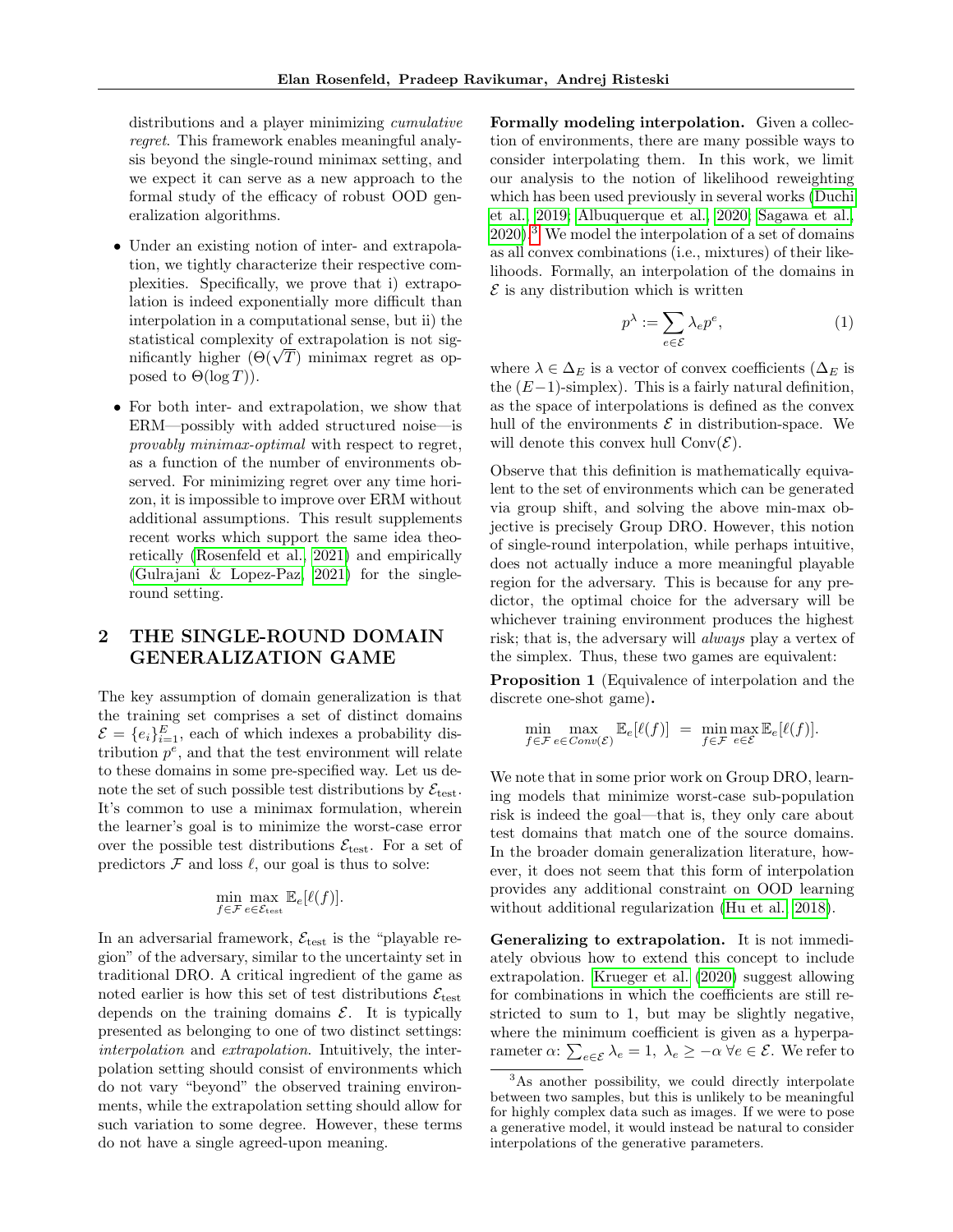such combinations as "bounded affine" combinations, and the objective they induce is equivalent to a fixed linear combination of the average loss plus the worstcase loss. It is immediate that the adversary's optimal choice is still on a vertex, so this game also reduces to minimizing over a discrete set:

<span id="page-3-0"></span>Proposition 2 (Equivalence of constraint set for extrapolation and the discrete one-shot game).

$$
\min_{f \in \mathcal{F}} \max_{e \in \text{Estr}_{\alpha}(\mathcal{E})} \mathbb{E}_e[\ell(f)] =
$$
\n
$$
\min_{f \in \mathcal{F}} \max_{e \in \mathcal{E}} \left[ (1 + E\alpha) \mathbb{E}_e[\ell(f)] - \alpha \sum_{e' \in \mathcal{E}} \mathbb{E}_{e'}[\ell(f)] \right],
$$

where  $Extr_{\alpha}(\cdot)$  is all  $\alpha$ -bounded affine combinations.

Thus we find that for a single round, the precise meaning of these objectives is unclear: the adversary is still choosing from a discrete set, and this model does not seem to capture the intuition that extrapolation should be fundamentally "harder" than interpolation. This shortcoming motivates our modified approach based on long-term regret, which we introduce shortly.

For extrapolating likelihoods, note that the resulting function is not guaranteed to be a probability distribution, as it could result in negative measure—one can instead frame it as reweighting of the environment risks (thus in Proposition [2](#page-3-0) above,  $\mathbb{E}[\cdot]$  refers to general Lebesgue integration over a signed measure). We study this reweighting of risks in Section [4.2,](#page-6-0) and we find that generalizing well over all such combinations is NP-hard. This provable difficulty in extrapolating validates our proposed sequential game, but it also indicates that additional assumptions may be necessary for modeling domain generalization. This raises interesting questions about what is the correct or most useful model of "extrapolation", which we do not address here.

# 3 THE SEQUENTIAL DOMAIN GENERALIZATION GAME

We consider recasting the task of domain generalization as a continuous game of online learning in which the player is presented with sequential test domains and must refine their predictor at each round. We're therefore interested in the player's ability to learn continuously and improve in each round. We would expect that any good learning algorithm will suffer less per distribution as we observe more of them—that is, the per-round regret should decrease over time. Specifically, we'd like to prove a rate at which our regret goes down as a function of the number of distributions we've observed. Our game allows for an analysis of the average loss (over time) of a learning algorithm

## <span id="page-3-1"></span>Algorithm 1 : Domain Generalization Game (likelihood reweighting)

Input: Convex parameter space B, distributions { $p<sup>e</sup>$ }<sub>*e*∈*E*</sub> over  $X \times Y$ , strongly convex loss  $\ell : B \times$  $({\mathcal{X}} \times {\mathcal{Y}}) \rightarrow \mathbb{R}$ , playable region  $\Delta$ . for  $t = 1 \dots T$  do 1. Player chooses parameters  $\hat{\beta}_t \in B$ . 2. Adversary chooses coefficients  $\lambda_t \in \Delta$ . 3. Define  $f_t(\beta) := \mathbb{E}_{(x,y)\sim p^{\lambda_t}}[\ell(\beta,(x,y))] =$ <br> $\sum_{e \in \mathcal{E}} \lambda_{t,e} \mathbb{E}_{(x,y)\sim p^e}[\ell(\beta,(x,y))].$  $\sum_{e \in \mathcal{E}} \lambda_{t,e} \mathbb{E}_{(x,y) \sim p^e} [\ell(\beta, (x, y))]$ . end for Player suffers regret

$$
R_T = \sum_{t=1}^{T} f_t(\hat{\beta}_t) - \min_{\beta \in B} \sum_{t=1}^{T} f_t(\beta).
$$

across all possible test sequences—in order to bound this performance, we consider the worst such sequence. In Section [3.1](#page-4-0) we expound upon this idea, comparing in detail our game to existing single-round minimax settings and discussing the benefits it affords.

We now describe the game which will allow a formal analysis of the efficacy of various domain generalization strategies. The full game can be found in the box titled Algorithm [1.](#page-3-1) Note we describe a specific instance where the adversary is limited to group mixtures as described in Section [2;](#page-2-0) the general game allows for any formally specified action space for the adversary and we expect this will enable future analyses involving rich classes of distribution shift threat models such as  $f$ -divergence or  $H$ -divergence balls [\(Bagnell, 2005;](#page-9-3) [Ben-David et al., 2007\)](#page-9-10).

Game Setup. Before the game begins, we define a family of predictors parameterized by  $\beta$  lying in a convex set B. For some observation space  $\mathcal X$  and label space Y, nature provides a fixed loss function  $\ell : B \times$  $(X \times Y) \rightarrow \mathbb{R}$ , strongly convex in the first argument, as well as a set of E environments  $\mathcal{E} = \{e_i\}_{i=1}^E$ , each of which indexes a distribution  $p^e$  over  $\mathcal{X} \times \mathcal{Y}$ . We assume that B is large enough such that for any  $\lambda \in \Delta_E$ , the parameter which minimizes risk on  $p^{\lambda}$  lies in B. We further assume that for all  $\beta \in B$  and  $e \in \mathcal{E}$ , the expected loss of  $\beta$  under  $p^e$  is finite. The game proceeds as follows:

On round t, the player chooses parameters  $\hat{\beta}_t \in B$ . Next, the adversary chooses a set of coefficients  $\lambda_t :=$  $\{\lambda_{t,e}\}_{e\in\mathcal{E}}$ , which defines the distribution  $p^{\lambda_t}$  as the weighted combination of the likelihoods of environments in  $\mathcal E$  with coefficients  $\lambda_t$ , as in Equation [1.](#page-2-2) For now, we assume that every choice of  $\lambda$  by the adversary is a set of convex coefficients—that is, an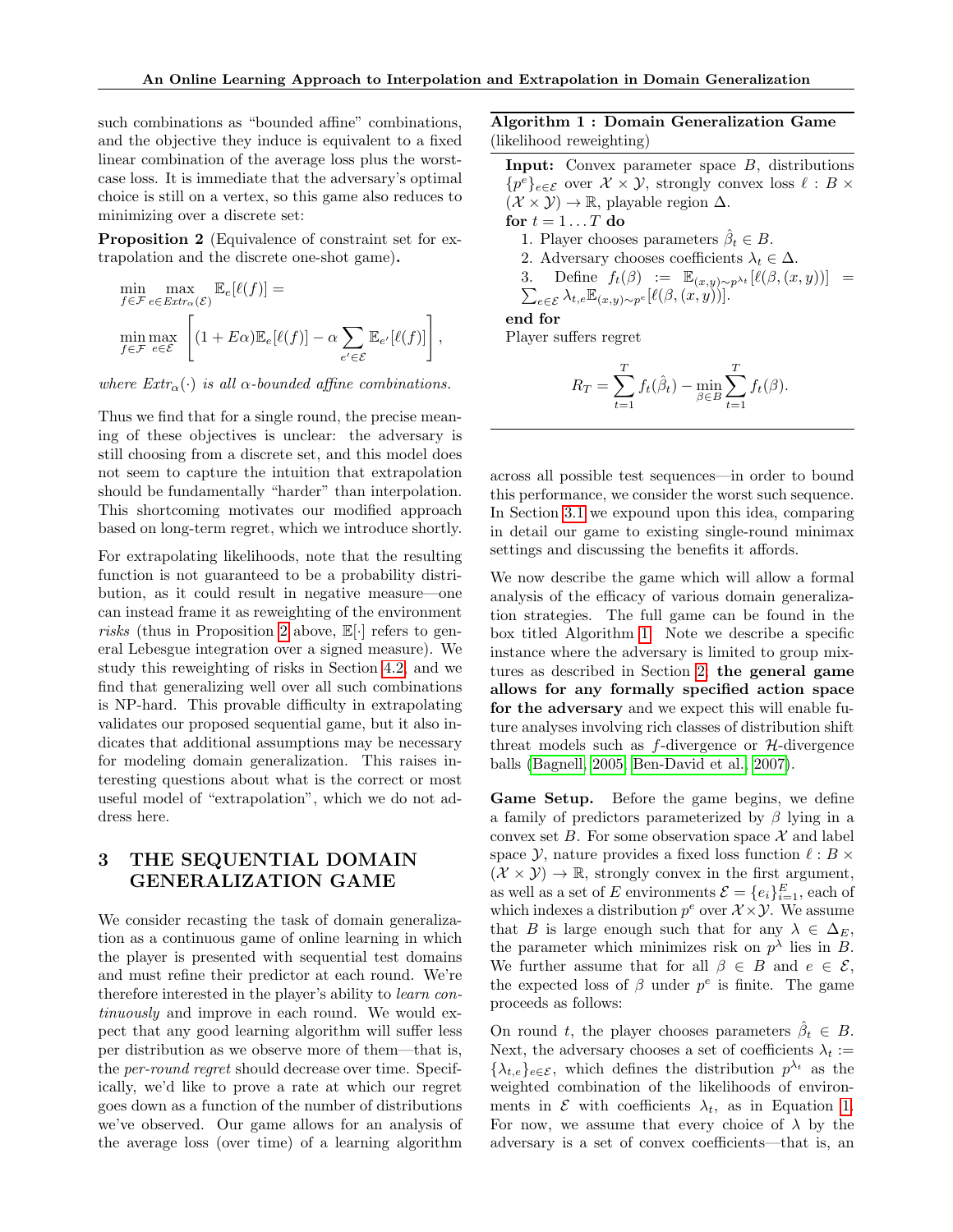interpolation—which ensures that  $p^{\lambda_t}$  is a valid probability distribution; we will relax this restriction in Section [4.2.](#page-6-0) At the end of the round, the player suffers loss  $f_t(\hat{\beta}_t) = \mathcal{R}^{\lambda_t}(\hat{\beta}_t)$ , defined as the risk of the predictor parameterized by  $\hat{\beta}_t$  on the adversary's chosen distribution:

$$
\mathcal{R}^{\lambda_t}(\beta) := \mathbb{E}_{(x,y)\sim p^{\lambda_t}}[\ell(\beta,(x,y))]
$$

(we write  $f_e = \mathcal{R}^e$  for the analogous risk on distribution  $p^e$ ). For clarity, when using the above notation we will drop the subscript  $t$  when it is not necessary.

It's important to note that in this game the player does not begin "training" until the first round; the initial environments  $\mathcal E$  serve only to define the playable region for the adversary. Thus to recover the existing notion of single-round domain generalization, where the estimator has already seen the source environments  $\mathcal E$ and next faces an unseen test environment, the online game would actually begin with the adversary playing each of the environment distributions in  $\mathcal E$  once. As in standard online learning, our goal is to minimize regret with respect to the best fixed predictor in hindsight after  $T$  rounds. That is, we hope to minimize

$$
\sum_{t=1}^{T} f_t(\hat{\beta}_t) - \min_{\beta \in B} \sum_{i=1}^{T} f_t(\beta).
$$
 (2)

Observe that this notion of regret generalizes previous work on single-round domain generalization with  $T = 1$ . By allowing  $T \to \infty$ , we have a different measure of success: each time we are presented with a new environment, we update our predictor in the hopes of improving our average performance. Crucially, this modification allows us to ask questions about the rate at which our regret decreases as a function of the number of environments observed. It also better reflects the idea that our algorithm's performance should not be evaluated in a vacuum: we aim to perform well relative to how we could have performed over all timesteps with a single predictor.

# <span id="page-4-0"></span>3.1 The Benefits of Online Regret vs. Single-Round Loss

Our focus on regret in the online setting as opposed to loss in a single round is important; it will be instructive to carefully consider the benefits to such an analysis.

Significance of regret with respect to a fixed baseline. The second term in Equation [2](#page-4-1) is crucial; the comparison to the best fixed parameter prevents the adversary from forcing constant regret at each round and reflects the idea that we hope to eventually perform favorably compared to a single predictor which does reasonably well on all environments. Without this baseline, the player's objective would be to simply minimize the sum of the risks on all environments:  $\sum_{t=1}^{T} f_t(\hat{\beta}_t)$ . In the adversarial setting,<sup>[4](#page-4-2)</sup> the game therefore reduces to repeated, independent instances of the single-round version; clearly, the best we can do to minimize worst-case loss each single round is to play the minimax-optimal parameters  $\beta^* :=$  $\arg \min_{\beta \in B} \max_{\lambda \in \Delta_E} \mathcal{R}^{\lambda}(\beta)$ . In response, the adversary would always choose  $\lambda^* := \arg \max_{\lambda \in \Delta_E} \mathcal{R}^{\lambda}(\beta^*).$ This game is uninteresting beyond the first round and does not adequately capture an algorithm's performance in a real-world setting where the environments are not chosen adversarially. As mentioned in the introduction, the key observation here is that the singleround minimax framework is used to guarantee good performance even in the worst-case scenario, but we do not actually expect future test environments to be chosen in this way.

<span id="page-4-1"></span>As a simple example, if we were to repeatedly play  $\beta^*$  and repeatedly face the test distribution  $p^*$ , we should consider it more likely that this is representative of future test environments (i.e., we will continue to encounter  $p^*$ ) than that Nature is actively trying to give us the largest possible loss. Consequently we should switch strategies and play arg min<sub> $\beta \in B$ </sub>  $\mathcal{R}^{p^*}(\beta)$ , which will have better performance if the pattern continues. Thus, existing frameworks overemphasize minimax performance in individual rounds—even though in reality, distribution shift is rarely adversarial—while ignoring possible improvements over time via adaptation to the changing environments. In contrast, our longitudinal analysis allows for an algorithm to occasionally suffer preventable loss in any given turn, so long as the per-turn regret is guaranteed to decrease over time.

One particular setting where the benefits of this new framework are readily apparent is under gradual distribution shift. The single-round minimax formulation is intended for safety-critical applications where even a tiny mistake is fatal; however, when this is not the case, such an approach is far too conservative, and regret-based analyses provide a much clearer picture of expected performance. Our framework is thus not intended to supplant the single-round setting, but rather to supplement it with a new, more realistic method of formal analysis of domain generalization algorithms.

Implications of sublinear regret. For any sequence of environments, there will be some parameter  $\beta$  which would have achieved the least possible cumulative loss. Sublinear regret implies that as  $T \to \infty$ we will eventually recover the per-round loss of  $\beta$ ,

<span id="page-4-2"></span><sup>4</sup>By this we mean the setting where the next environment is always the one which maximizes risk for the parameter chosen by the player.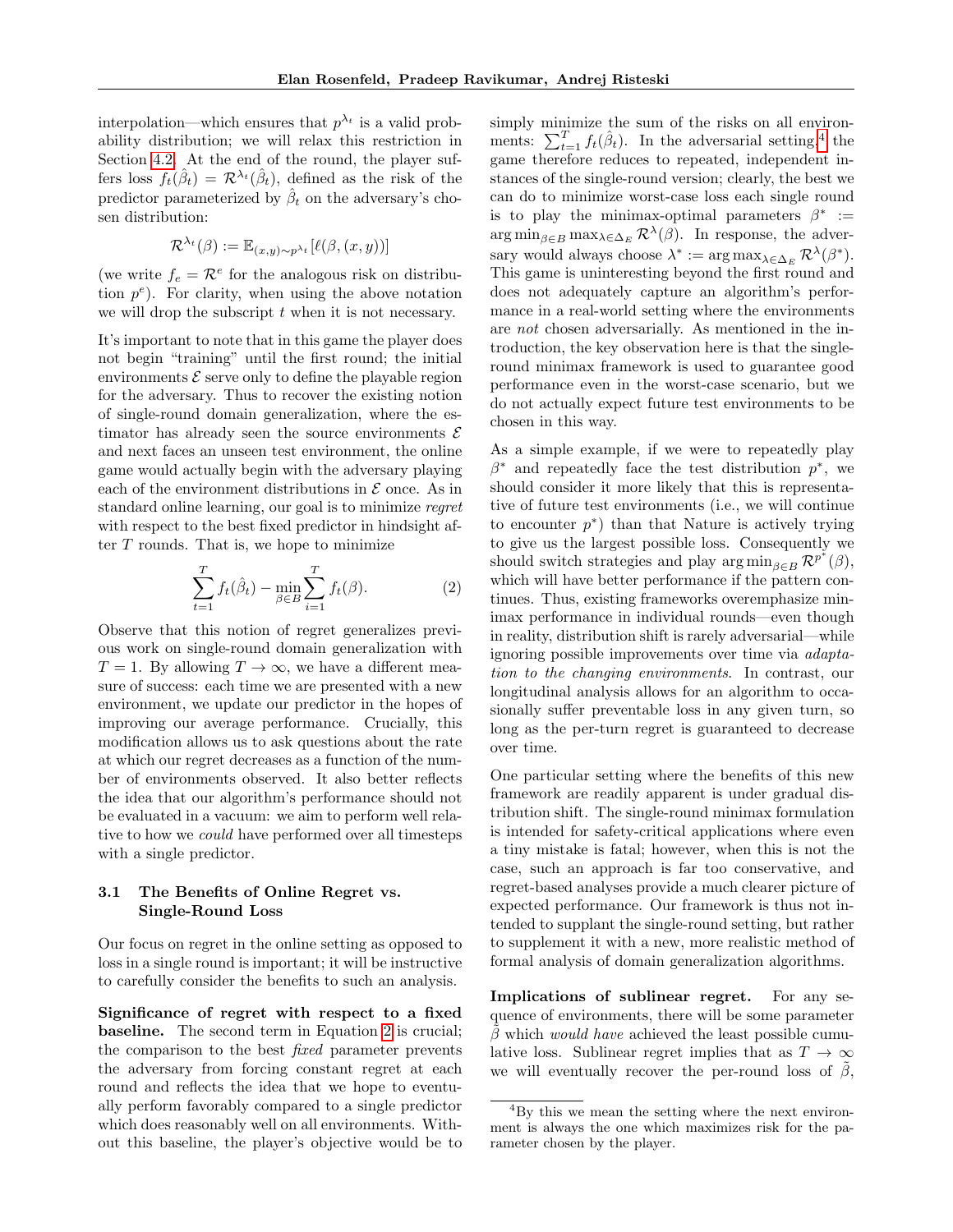but without committing beforehand and with no prior knowledge of the test environment sequence. Thus in the limit we are guaranteeing the lowest possible average loss against a fixed sequence of environments—at the same time, our analysis is minimax so as to guarantee our regret bound holds even against the worst such sequence.

Further, sublinear regret is a very powerful guarantee when the environments are stochastic, as might be expected in any real-world setting. For any prior over environment distributions  $\pi(p^e)$ , it is easy to see that sublinear regret implies convergence to the performance of the parameter which minimizes loss over the marginal distribution:

$$
\min_{\beta \in B} \int_{\mathcal{P}} \pi(p^e) \ \mathbb{E}_{p^e} [\ell(\beta, (x, y))] \ d p^e,
$$

where  $P$  is the set of all distributions over  $\mathcal{X} \times \mathcal{Y}$ . This is because as  $T \to \infty$ , the  $\pi$ -weighted average of the sum of losses will converge to the loss on the marginal distribution—the baseline will then be whatever parameter minimizes this loss. Observe that this is strictly stronger than the guarantee of ERM, which ensures the same result only in the limit: sublinear regret implies that *for every*  $T$ , our regret with respect to the best predictor so far is bounded as  $o(T)$ . Thus if by chance the distributions we've seen are not representative of the prior  $\pi$  (an oft-stated motivation for OOD generalization), we are still ensuring convergence to the loss of the optimal fixed predictor in hindsight, whatever it may be. In particular, if the sequence of environments is so unfavorable that the optimal predictor in hindsight is an invariant predictor [\(Peters](#page-10-3) [et al., 2016;](#page-10-3) [Arjovsky et al., 2019;](#page-9-11) [Rosenfeld et al.,](#page-10-5) [2021\)](#page-10-5), sublinear regret guarantees that our algorithm's loss converges to this invariant predictor's loss.

We emphasize again that while the above example considers a stochastic adversary, we do not in general assume a prior over environments. Instead, we perform a minimax analysis to guard against the worst possible sequence of test distributions. We are measuring average regret with respect to time.

# 4 THEORETICAL RESULTS

Before presenting our main theoretical results, we begin with a lemma which greatly simplifies the analysis by recharacterizing the adversary's playable region.

<span id="page-5-0"></span>**Lemma 1.** Recall  $\mathcal{R}^e(\beta)$  is defined as the risk of  $\beta$ on the distribution  $p^e$ . For all  $\lambda \in \Delta_E$ , it holds that  $\mathcal{R}^{\lambda}(\beta) = \sum_{e \in \mathcal{E}} \lambda_e \mathcal{R}^e(\beta).$ 

This reframing allows us to generalize our analysis to extrapolation without worrying that the resulting measure is not a probability distribution. Lemma [1](#page-5-0) implies that when the adversary chooses convex coefficients  $\lambda_t$ , they are equivalently choosing a loss function  $f_t$  which is a combination of  $\{f_e\}_{e=1}^E$ , the individual environments' risks. Each choice of  $\lambda_t$  uniquely defines the resulting loss function  $f_t$ ; moving forward we will drop this explicit dependency in our notation.

#### 4.1 Convex Combinations

Following [Abernethy et al.](#page-8-1) [\(2008\)](#page-8-1), we evaluate the performance of an algorithm by defining the value of the game after T timesteps as the player's regret under optimal play by both player and adversary:

$$
V_T := \min_{\hat{\beta}_1 \in B} \max_{\lambda_1 \in \Delta_E} \dots
$$
  

$$
\min_{\hat{\beta}_T \in B} \max_{\lambda_T \in \Delta_E} \left( \sum_{t=1}^T f_t(\hat{\beta}_t) - \min_{\beta \in B} \sum_{t=1}^T f_t(\beta) \right).
$$

For fixed  $T$ , this allows us to formalize minimax bounds on the regret. In the traditional literature, the adversary is allowed to play losses  $f_t$  from a much more general class, such as all strongly convex functions. In this setting, the value of the game in any given round t is known to be exactly  $V_t = \sum_{s=1}^t$  $\frac{G_s^2}{2s\sigma_{\min}}$ , where  $G_s$ is the Lipshitz constant of  $f_s$  at the parameter chosen by the player and  $\sigma_{\min}$  is the minimum curvature of f. [5](#page-5-1) This means the minimax-optimal rate for regret is Θ(log t) [\(Hazan et al., 2007;](#page-9-12) [Bartlett et al., 2007\)](#page-9-13).

In contrast to traditional online learning, where the adversary is free to choose its loss from a large nonparametric class such as all strongly convex functions, our interpolation game severely restricts the adversary, allowing only convex combinations of the risks of the  $E$ distributions. We might expect that such a restriction, especially when known to the player, would allow for a faster convergence to zero regret, even if the strategy which attains it is intractable. Our first result demonstrates that this is not the case.

<span id="page-5-2"></span>**Theorem 1.** Suppose  $\sigma_{\text{max}} \geq \sigma_{\text{min}} > 0$  such that  $\forall e \in \mathcal{E}$  $\mathcal{E}, \ \sigma_{\min} I \preceq \nabla^2 f_e \preceq \sigma_{\max} I.$  Define g as the minimum gradient norm that is guaranteed to be forceable by the adversary:  $g := \min_{\beta \in B} \max_{\lambda \in \Delta_E} ||\nabla f(\beta)||_2$ . Then for all  $t \in \mathbb{N}$  it holds that  $V_t > \frac{g^2 \sigma_{\min}}{16\sigma^2}$  $\frac{g^2 \sigma_{\min}}{16\sigma_{\max}^2} \log t$ .

Proof Sketch. The general idea of the proof is to lower bound the regret on round  $t$  by the optimal regret on round  $t-1$  plus some additional loss suffered on round t. This loss depends on the distance from the chosen  $\alpha$  parameter on round t to the regret minimizer for round  $t-1$ , as well as the adversary's choice on round t, and it

<span id="page-5-1"></span><sup>5</sup>We've omitted some details; see [Abernethy et al.](#page-8-1) [\(2008\)](#page-8-1) for the full result.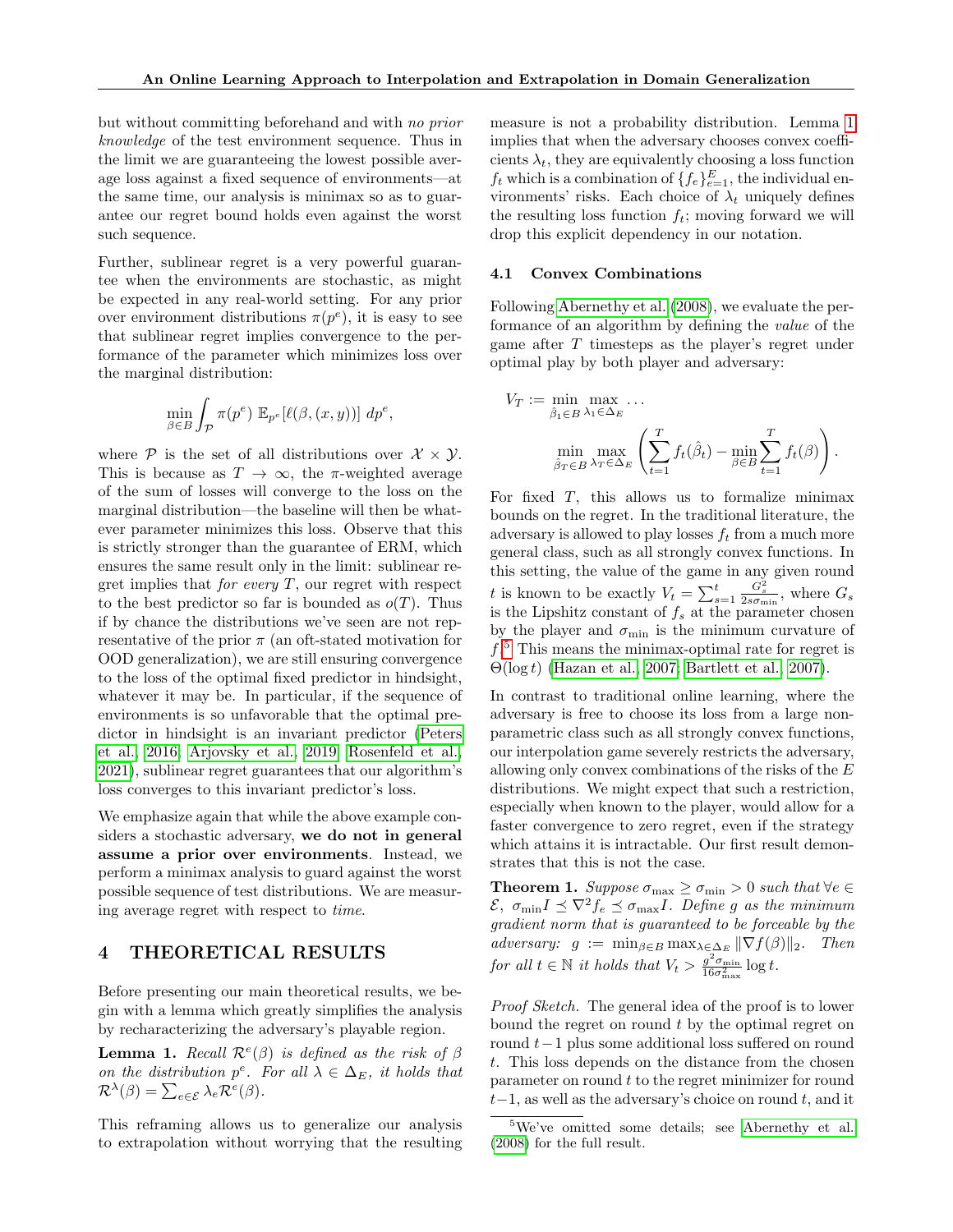can be bounded as  $\Omega(1/t)$ . By unrolling the recursion we derive an overall lower bound of order  $\sum_{i=1}^{t} \frac{1}{i}$  >  $log t$ . The full proof can be found in Appendix [A.](#page-11-0)  $\square$ 

Theorem [1](#page-5-2) provides insight into how the statistical complexity of generalizing to domain interpolations depends on the geometry of the source domains. Observe that the minimum forceable gradient norm g encodes a sort of "radius" of the convex hull of loss gradients—it is easy to see that if a ball of radius  $r$ can be embedded in  $Conv(\{\nabla f_e(\beta)\}_{e=1}^E)$  then  $g > r$ . Thus, the restriction of the adversary to the convex hull of distributions entails a restriction on the geometry of the convex hull of the corresponding loss gradients, which subsequently determines the regret our player can be forced to suffer. The bound does not directly depend on the number of training environments  $E$ ; rather it scales quadratically with the size of this region, which appropriately captures the intuition that a smaller regret should be achievable for a collection of distributions whose optimal parameters are very similar to one another.

With respect to the asymptotic rate of regret, this theorem provides a somewhat surprising conclusion. Even with full knowledge of the adversary's limited selection, Theorem [1](#page-5-2) shows that no algorithm can do asymptotically better than if we were playing against the more powerful adversary playing any strongly convex function. Even more interesting, this rate can be achieved with a very simple algorithm known as Follow-The-Leader (FTL), which just plays the minimizer of the sum of all previously seen functions [\(Hazan et al., 2007\)](#page-9-12). In our game, this means playing the predictor which minimizes risk over all environments seen so far—after observing  $t$  environments, FTL would therefore play

$$
\beta_{\text{FTL}} = \argmin_{\beta} \sum_{s=1}^{t} f_s(\beta).
$$

Observe that this strategy is precisely ERM! In other words, ERM is provably minimax-optimal for interpolation. As the adversary's playable region is a strict subset of all strongly convex functions, it is immediate that the regret suffered by playing ERM is upper bounded as  $\sum_{s=1}^{t} G_s^2/2s\sigma_{\min} = O(\log t)$ . While Theorem [1](#page-5-2) applies to the multi-round game, it has useful implications for the single-round setting. A simple corollary provides a tight bound on the attainable regret as a function of the number of environments seen. To our knowledge, this is the first such bound for single-round domain generalization.

<span id="page-6-1"></span>Corollary 1. Suppose we've seen E environments. Then under the same setting as Theorem [1,](#page-5-2) the additional regret suffered due to one more round is  $\Omega\left(\frac{1}{E}\right)$ . This lower bound is attained by ERM.

#### <span id="page-6-0"></span>4.2 Bounded Affine Combinations

One could argue that allowing the adversary only convex combinations of domains is perhaps too good to hope for. Indeed, as we've seen, ERM is optimal for such a setting, but it has been widely observed that ERM fails under minor distribution shift. We might expect that future environments would fall outside of this hull—if combinations within the hull represent a formal notion of "interpolating" the training distributions, then it seems our goal instead should be to "extrapolate" beyond them.

As discussed in Section [2,](#page-2-0) [Krueger et al.](#page-9-7) [\(2020\)](#page-9-7) consider allowing the adversary to play bounded affine combinations of the environments; while they provide no formal results for their proposed algorithm, this conceptualization of extrapolation seems a natural extension. Clearly, this game is no easier for the player—in fact, we will demonstrate that it is significantly harder. For general Lipschitz functions, it is known that against the worst-case sequence, no deterministic strategy can guarantee sublinear regret, and attaining sublinear regret with a randomized strategy is NP-hard. Further, there is a regret lower bound of is NP-hard. Further, there is a regret lower bound of  $\Omega(\sqrt{T})$  which was recently shown to be achievable with Follow-The-Perturbed-Leader (FTPL), assuming access to an optimization oracle for approximately minimizing a non-convex function [\(Suggala & Netrapalli,](#page-10-6) [2020\)](#page-10-6). As in the previous subsection, we extend these results to the task of domain generalization—that is, we demonstrate that despite the (seemingly restrictive) requirement that the adversary play bounded affine combinations of strongly convex losses that are fully known to the player, the game remains equally hard. These results are also surprising, as an adversary that can play arbitrary Lipschitz functions is significantly more powerful than the adversary in our game.

Theorem 2. No algorithm can guarantee sublinear regret against bounded affine combinations of a finite set of strongly convex losses.

*Proof sketch.* We construct two losses, one of order  $x^2$ and the other  $x^4$ . Taking advantage of the adversary acting after the player, we define their behavior depending on whether the player's choice falls inside or outside the unit ball—where the first loss or second loss dominates, respectively. By then carefully analyzing the optimal choice in hindsight, we show  $\Omega(T)$ regret is unavoidable.  $\Box$ 

Thus we find that just as in the general non-convex case, a weaker adversary is necessary. In the follow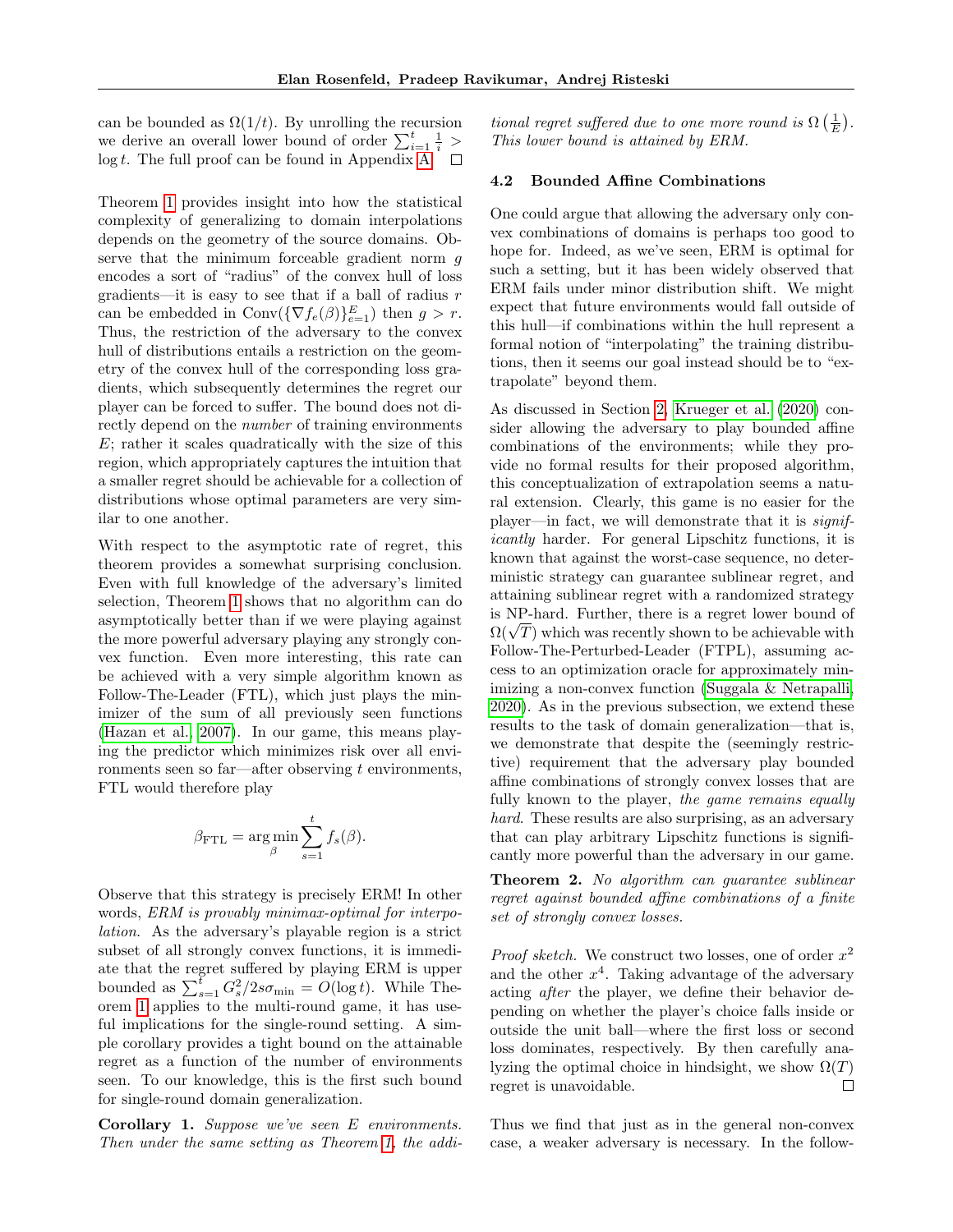ing we consider a relaxed version with an "oblivious" adversary: this adversary is forced to select the entire sequence of loss functions at the beginning of the game (our lower bounds hold despite this relaxation). We might hope that against such a restricted adversary, the computational requirements of achieving sublinear regret would be lessened—perhaps there would be no need for an optimization oracle. However, Theorem [3](#page-7-0) proves otherwise:

<span id="page-7-0"></span>Theorem 3. Against an oblivious adversary playing bounded affine combinations, achieving sublinear regret is NP-hard.

Proof sketch. We prove this via a reduction from the problem of identifying the maximum size of a stable set of a graph—known to be unapproximable in polytime unless  $NP = P$  (Håstad, 1999). Our key insight is that the largest stable set size can be rewritten as the minimum of a bounded affine combination of strongly convex losses. Given a subroutine achieving sublinear regret, we give an algorithm which finds a 2 approximation in a polynomial number of rounds.  $\Box$ 

Computationally, our game of extrapolation is just as difficult as achieving sublinear regret on arbitrary Lipschitz functions. These results present, for the first time, proof of an exponential computational complexity gap between interpolation and extrapolation in the domain generalization setting, formally verifying existing intuition.

We now turn our attention to the statistical complexity of regret minimization under bounded affine combinations. Recall that for the case of convex combinations (i.e. interpolations), Theorem [1](#page-5-2) shows a minimax lower bound of  $\Omega(\log t)$  which can be achieved with standard ERM. Before we consider the bounded affine setting (i.e. extrapolations), we again note that for an adversary playing arbitrary Lipschitz functions, [Suggala & Netrapalli](#page-10-6) [\(2020\)](#page-10-6) demonstrate that with access to a non-convex optimization oracle FTPL can cess to a non-convex optimization oracle  $f IPL$  can<br>achieve the minimax lower bound of  $\Omega(\sqrt{T})$ . The FTPL strategy is to play the parameter which minimizes the sum of the observed environments plus a noise term—specifically, FTPL takes the sum of existing risks, samples a random linear function of the parameters, and solves for the parameters which minimize this "perturbed" sum. In our game, then, FTPL is just a noisy variant of ERM. Computational limitations notwithstanding, the natural next question is if playing against an oblivious adversary is enough of a relaxation that we can surpass this lower bound. That is, can we outperform ERM in this setting at all? Our final result answers this question in the negative:

Theorem 4. Against an oblivious adversary playing bounded affine combinations, the achievable regret is *bounded affine combinati*  $l$ ower bounded as  $\Omega(\sqrt{T}).$ 

Proof sketch. We reduce minimizing regret with expert advice to an instance of our online game—this is done by constructing a specific set of loss functions and defining the playable region as all convex combinations of the experts' predictions. This implies that nations of the experts' predictions. This implies that<br>the known regret lower bound of  $\Omega(\sqrt{T})$  for the former game [\(Cesa-Bianchi & Lugosi, 2006\)](#page-9-15) also applies to the latter.  $\Box$ 

This theorem implies two crucial points: firstly, that ERM remains minimax optimal for this model of extrapolation; and secondly, that proper regularization is essential for good OOD generalization. This provides theoretical justification for the empirical findings of [Sagawa et al.](#page-10-4) [\(2020\)](#page-10-4) and complements existing results on the value of explicit regularization for group shift [\(Hu et al., 2018\)](#page-9-5). Additionally, we find that even though there is an exponential computational complexity gap between the two tasks, the statistical gap plexity gap between the two tasks, the statistics<br>is not too large— $\Theta(\log T)$  versus  $\Theta(\sqrt{T})$  regret.

# 5 RELATED WORK

Many works provide formal guarantees for OOD generalization by assuming invariances in the causal structure of the data: a set of interventions is assumed to result in separate fixed environments [\(Peters et al.,](#page-10-3) [2016;](#page-10-3) [Heinze-Deml et al., 2018;](#page-9-16) [Heinze-Deml & Mein](#page-9-17)[shausen, 2020;](#page-9-17) [Christiansen et al., 2020\)](#page-9-18) or distribution shift over time [\(Tian & Pearl, 2001;](#page-10-7) [Didelez et al.,](#page-9-19) [2006\)](#page-9-19), and the test distribution will likewise represent such an intervention.

Works which eschew a direct causal formalization often still depend upon the intuition of "invariance" within the context of causality. The IRM objective [\(Arjovsky](#page-9-11) [et al., 2019\)](#page-9-11) was designed for such a setting assuming the target variables' causal mechanisms remain invariant, but it lacked serious theoretical justification; [Krueger et al.](#page-9-7) [\(2020\)](#page-9-7) likewise suggest an algorithm for extrapolation but similarly fail to provide any formal guarantees. [Rosenfeld et al.](#page-10-5) [\(2021\)](#page-10-5) subsequently showed that, while these and other similar objectives may work under strong conditions in the linear setting, the same cannot be said for more complex data.

[Albuquerque et al.](#page-8-0) [\(2020\)](#page-8-0) theoretically analyze extrapolation beyond the convex hull of domain likelihoods and give generalization bound via  $H$ -divergences. Unfortunately, this bound scales linearly with both the maximum discrepancy between pairs of training distributions and between the test distribution and train-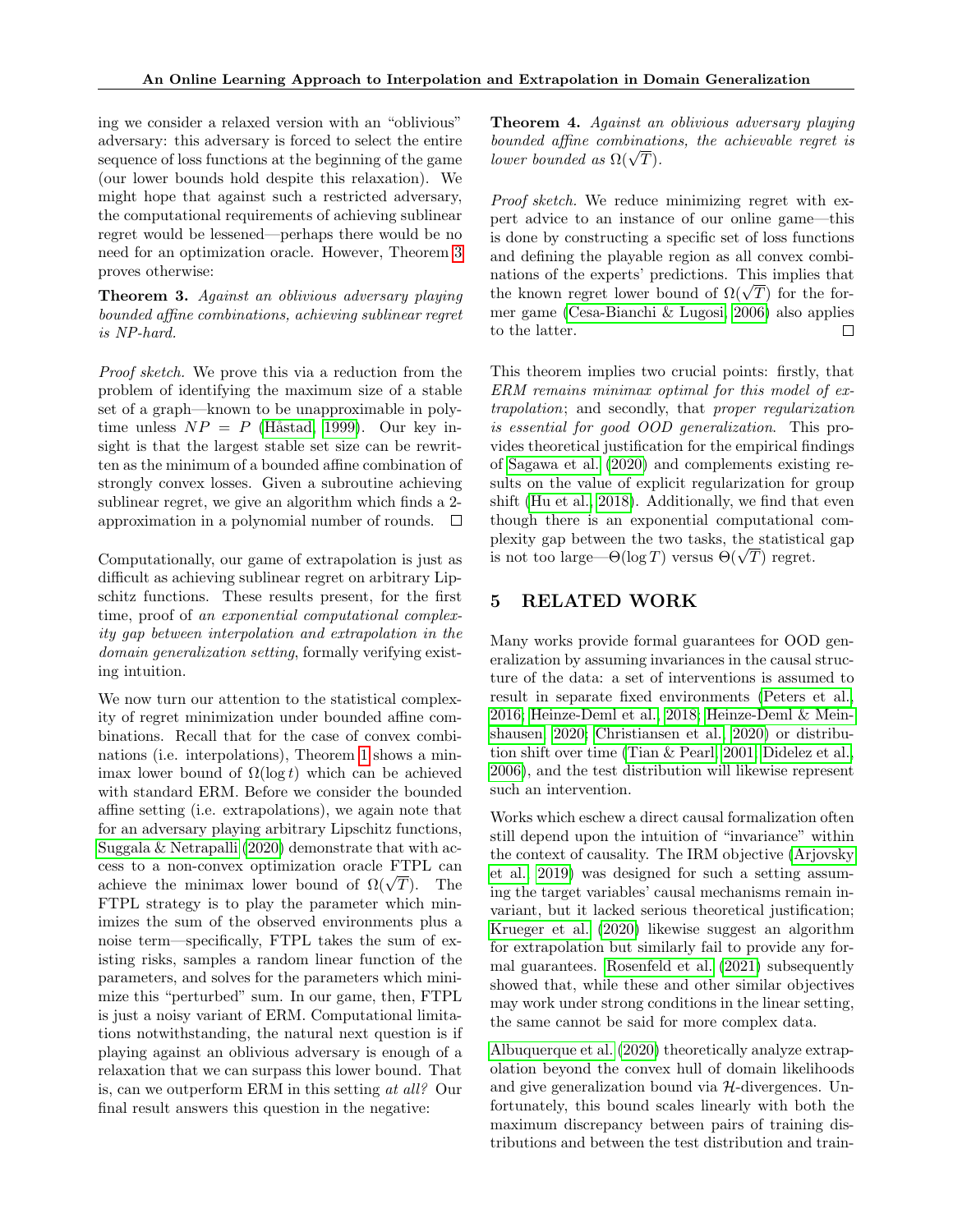ing environment hull. Some works give risk bounds for kernel methods applied to domain generalization [\(Blanchard et al., 2011;](#page-9-4) [Muandet et al., 2013;](#page-10-2) [Desh](#page-9-20)[mukh et al., 2019\)](#page-9-20), but their setting is fundamentally different in that they assume a prior over domains—in this setting, it is unsurprising that "ERM plus regularization" should perform optimally. In contrast, until this work it was unclear if ERM is a reasonable choice for minimax domain generalization, and whether extrapolation is fundamentally harder than interpolation. Perhaps most related to this paper is the empirical work of [Gulrajani & Lopez-Paz](#page-9-8) [\(2021\)](#page-9-8), who show that despite claimed recent advances in deep domain generalization, no methods consistently outperform carefully-tuned ERM across a variety of benchmarks. We view our work as complementary to theirs, providing direct theoretical support for their empirical findings. This suggests that more nuanced models of "extrapolation" are necessary to show if and when it is possible to achieve a better statistical rate than ERM in the minimax setting.

This work relates the nascent study of domain generalization theory to prior work on online and lifelong learning [\(Thrun, 1998;](#page-10-8) [Mitchell et al., 2015;](#page-9-21) [Hazan,](#page-9-9) [2016\)](#page-9-9), for which there already exist provable regret bounds and efficiency guarantees [\(Balcan et al., 2015;](#page-9-22) [Alquier et al., 2017\)](#page-8-2). The main difference is that those works—which are for more general online learning present new algorithms and give upper bounds, while this work focuses on OOD generalization and proves lower bounds which match rates already known to be achievable for more general classes of losses [\(Hazan](#page-9-12) [et al., 2007;](#page-9-12) [Abernethy et al., 2008;](#page-8-1) [Suggala & Ne](#page-10-6)[trapalli, 2020\)](#page-10-6), implying that existing algorithms are already optimal.

# 6 CONCLUSION AND FUTURE DIRECTIONS

This work presents the first formal results demonstrating an exponential computational gap between interpolation and extrapolation in domain generalization, a claim which has until now only been given vague intuitive justification. Perhaps more importantly, we've shown that ERM remains statistically minimaxoptimal for both tasks—given the observed failure of ERM in practice, this suggests that there is quite a bit more subtlety to distribution shift in the real world. Taken together, our results present strong evidence that the "likelihood reweighting" model of distribution shift, while perhaps appropriate for specific settings involving sub-populations, might not be appropriate for the more general study of extrapolation to new domains. It could instead be beneficial to reconsider existing notions of inter- and extrapolation particularly those involving linearity or generic likelihood reweighting—in the context of online learning, where the notions of regret and stochastic adversaries allow for more a nuanced study of statistical and algorithmic complexity.

We see two important directions for further research. First, the proposed domain generalization game serves as a standalone framework for the theoretical analysis of learning algorithms. As discussed in Section [3.1,](#page-4-0) considering regret in the online setting provides a more informative signal of an algorithm's expected performance. We hope that this new perspective will better enable future work to provide formal OOD generalization guarantees for their proposed methods. We note that this work considers only strongly convex functions, but using the same techniques one could extend the analysis to more general classes such as all convex losses; this setting might eliminate the statistical complexity gap and could lead to additional insight into the differences between inter- and extrapolation.

Second, there still remains significant flexibility in how we define "interpolation" and "extrapolation" with respect to training environments; we consider one specific notion in this work, and we show that ERM remains optimal—implying that alternative formulations may be preferable. However, it seems likely that different restrictions on the adversary could allow for stronger generalization guarantees. Furthermore, our analysis reveals that the geometry of the environmental loss functions is a critical element for generalization. This suggests additional improvements can be achieved with careful representation learning.

### Acknowledgements

Thanks to Zack Lipton for helpful feedback. We acknowledge the support of ARL, NSF via IIS-1955532, OAC-1934584, and DARPA via HR00112020006.

#### References

- <span id="page-8-1"></span>Abernethy, J., Bartlett, P., Rakhlin, A., and Tewari, A. Optimal strategies and minimax lower bounds for online convex games. In Technical Report No. UCB/EECS-2008-19, 2008.
- <span id="page-8-0"></span>Albuquerque, I., Monteiro, J., Darvishi, M., Falk, T. H., and Mitliagkas, I. Generalizing to unseen domains via distribution matching. arXiv preprint arXiv:1911.00804, 2020.
- <span id="page-8-2"></span>Alquier, P., Mai, T. T., and Pontil, M. Regret Bounds for Lifelong Learning. In Proceedings of the 20th International Conference on Artificial Intelligence and Statistics, pp. 261–269, 2017. URL [http://](http://proceedings.mlr.press/v54/alquier17a.html) [proceedings.mlr.press/v54/alquier17a.html](http://proceedings.mlr.press/v54/alquier17a.html).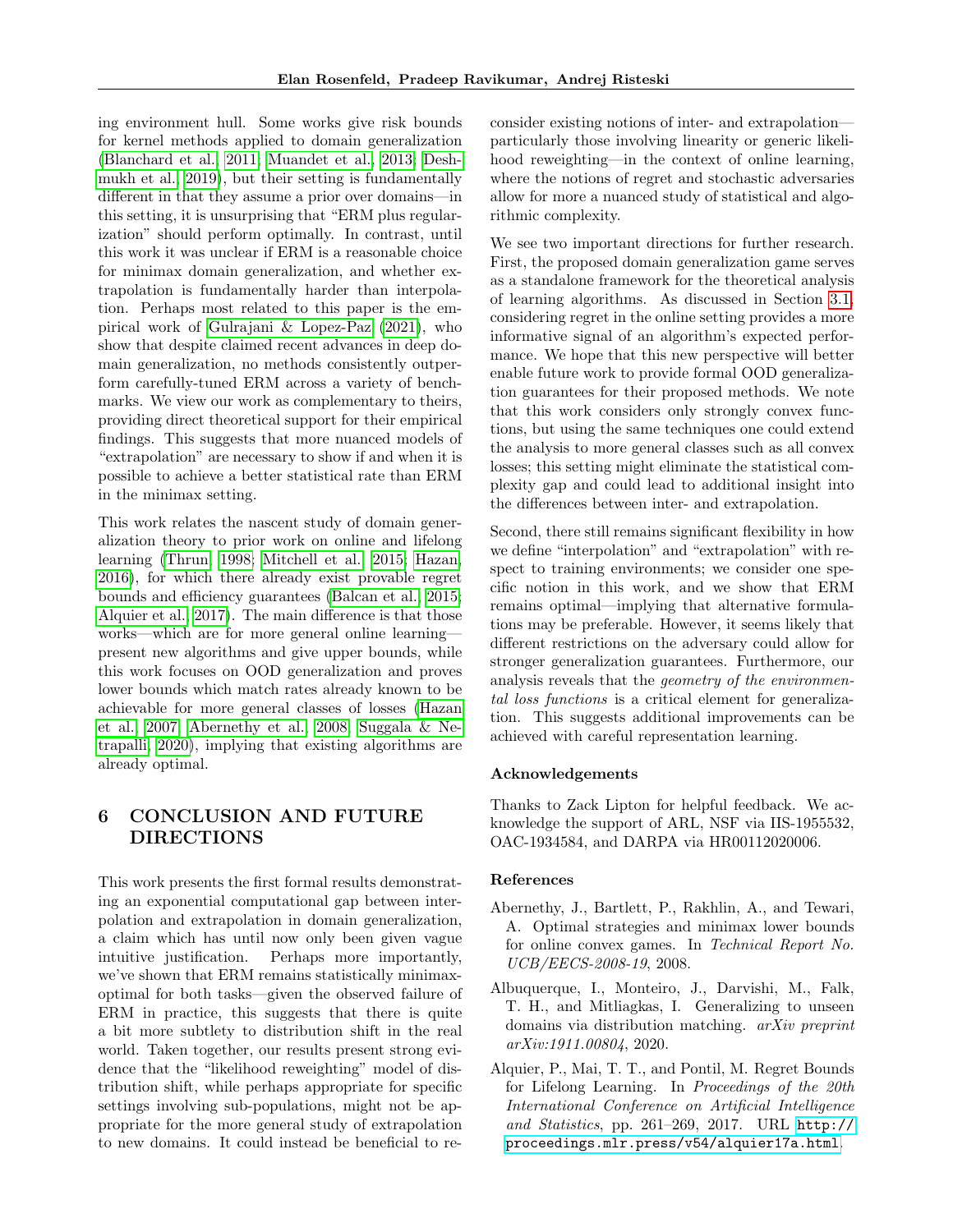- <span id="page-9-11"></span>Arjovsky, M., Bottou, L., Gulrajani, I., and Lopez-Paz, D. Invariant risk minimization. arXiv preprint arXiv:1907.02893, 2019.
- <span id="page-9-3"></span>Bagnell, J. A. Robust supervised learning. In Proceedings of the 20th national conference on Artificial intelligence-Volume 2, pp. 714–719, 2005.
- <span id="page-9-22"></span>Balcan, M.-F., Blum, A., and Vempala, S. Efficient representations for lifelong learning and autoencoding. In Proceedings of The 28th Conference on Learning Theory, pp. 191–210, 2015. URL [http:](http://proceedings.mlr.press/v40/Balcan15.html) [//proceedings.mlr.press/v40/Balcan15.html](http://proceedings.mlr.press/v40/Balcan15.html).
- <span id="page-9-13"></span>Bartlett, P. L., Hazan, E., and Rakhlin, A. Adaptive online gradient descent. In Advances in Neural Information Processing Systems, pp. 65–72, 2007.
- <span id="page-9-0"></span>Beery, S., Van Horn, G., and Perona, P. Recognition in terra incognita. In Proceedings of the European Conference on Computer Vision (ECCV), pp. 456– 473, 2018.
- <span id="page-9-10"></span>Ben-David, S., Blitzer, J., Crammer, K., and Pereira, F. Analysis of representations for domain adaptation. In Advances in Neural Information Processing Systems, volume 19. MIT Press, 2007. URL [https:](https://proceedings.neurips.cc/paper/2006/file/b1b0432ceafb0ce714426e9114852ac7-Paper.pdf) [//proceedings.neurips.cc/paper/2006/file/](https://proceedings.neurips.cc/paper/2006/file/b1b0432ceafb0ce714426e9114852ac7-Paper.pdf) [b1b0432ceafb0ce714426e9114852ac7-Paper.pdf](https://proceedings.neurips.cc/paper/2006/file/b1b0432ceafb0ce714426e9114852ac7-Paper.pdf).
- <span id="page-9-1"></span>Bickel, S., Brückner, M., and Scheffer, T. Discriminative learning under covariate shift. Journal of Machine Learning Research, 10(9), 2009.
- <span id="page-9-4"></span>Blanchard, G., Lee, G., and Scott, C. Generalizing from several related classification tasks to a new unlabeled sample. In Advances in Neural Information Processing Systems, volume 24, pp. 2178–2186. Curran Associates, Inc., 2011. URL [https:](https://proceedings.neurips.cc/paper/2011/file/b571ecea16a9824023ee1af16897a582-Paper.pdf) [//proceedings.neurips.cc/paper/2011/file/](https://proceedings.neurips.cc/paper/2011/file/b571ecea16a9824023ee1af16897a582-Paper.pdf) [b571ecea16a9824023ee1af16897a582-Paper.pdf](https://proceedings.neurips.cc/paper/2011/file/b571ecea16a9824023ee1af16897a582-Paper.pdf).
- <span id="page-9-15"></span>Cesa-Bianchi, N. and Lugosi, G. Prediction, learning, and games. Cambridge university press, 2006.
- <span id="page-9-18"></span>Christiansen, R., Pfister, N., Jakobsen, M. E., Gnecco, N., and Peters, J. A causal framework for distribution generalization. *arXiv preprint* arXiv:2006.07433, 2020.
- <span id="page-9-23"></span>De Klerk, E. The complexity of optimizing over a simplex, hypercube or sphere: a short survey. Central European Journal of Operations Research, 16 (2):111–125, 2008.
- <span id="page-9-20"></span>Deshmukh, A. A., Lei, Y., Sharma, S., Dogan, U., ¨ Cutler, J. W., and Scott, C. D. A generalization error bound for multi-class domain generalization. ArXiv, abs/1905.10392, 2019.
- <span id="page-9-19"></span>Didelez, V., Dawid, A. P., and Geneletti, S. Direct and indirect effects of sequential treatments. In Proceedings of the Twenty-Second Conference on Uncertainty in Artificial Intelligence, pp. 138–146, 2006.
- <span id="page-9-6"></span>Duchi, J., Hashimoto, T., and Namkoong, H. Distributionally robust losses for latent covariate mixtures. arXiv preprint arXiv:2007.13982, 2019.
- <span id="page-9-8"></span>Gulrajani, I. and Lopez-Paz, D. In search of lost domain generalization. In International Conference on Learning Representations, 2021. URL [https:](https://openreview.net/forum?id=lQdXeXDoWtI) [//openreview.net/forum?id=lQdXeXDoWtI](https://openreview.net/forum?id=lQdXeXDoWtI).
- <span id="page-9-14"></span>Håstad, J. Clique is hard to approximate within 1-  $\varepsilon$ . Acta Mathematica, 182(1):105–142, 1999.
- <span id="page-9-9"></span>Hazan, E. Introduction to online convex optimization. Foundations and Trends in Optimization, 2 (3-4):157–325, 2016.
- <span id="page-9-12"></span>Hazan, E., Agarwal, A., and Kale, S. Logarithmic regret algorithms for online convex optimization. Machine Learning, 69(2):169–192, 2007. URL <https://doi.org/10.1007/s10994-007-5016-8>.
- <span id="page-9-17"></span>Heinze-Deml, C. and Meinshausen, N. Conditional variance penalties and domain shift robustness. Machine Learning, 2020.
- <span id="page-9-16"></span>Heinze-Deml, C., Peters, J., and Meinshausen, N. Invariant causal prediction for nonlinear models. Journal of Causal Inference, 6(2), 2018.
- <span id="page-9-5"></span>Hu, W., Niu, G., Sato, I., and Sugiyama, M. Does distributionally robust supervised learning give robust classifiers? In Proceedings of the 35th International Conference on Machine Learning, pp. 2029– 2037. PMLR, 2018.
- <span id="page-9-7"></span>Krueger, D., Caballero, E., Jacobsen, J.-H., Zhang, A., Binas, J., Priol, R. L., and Courville, A. Outof-distribution generalization via risk extrapolation (rex). arXiv preprint arXiv:2003.00688, 2020.
- <span id="page-9-2"></span>Lipton, Z., Wang, Y.-X., and Smola, A. Detecting and correcting for label shift with black box predictors. In Proceedings of the 35th International Conference on Machine Learning, volume 80 of Proceedings of Machine Learning Research, pp. 3122–3130. PMLR, 2018. URL [http://proceedings.mlr.press/v80/](http://proceedings.mlr.press/v80/lipton18a.html) [lipton18a.html](http://proceedings.mlr.press/v80/lipton18a.html).
- <span id="page-9-21"></span>Mitchell, T., Cohen, W., Hruschka, E., Talukdar, P., Betteridge, J., Carlson, A., Mishra, B. D., Gardner, M., Kisiel, B., Krishnamurthy, J., Lao, N., Mazaitis, K., Mohamed, T., Nakashole, N., Platanios, E., Ritter, A., Samadi, M., Settles, B., Wang, R., Wijaya, D., Gupta, A., Chen, X., Saparov, A., Greaves, M., and Welling, J. Never-ending learning. In AAAI Conference on Artificial Intelligence, 2015. URL [https://www.aaai.org/ocs/index.](https://www.aaai.org/ocs/index.php/AAAI/AAAI15/paper/view/10049) [php/AAAI/AAAI15/paper/view/10049](https://www.aaai.org/ocs/index.php/AAAI/AAAI15/paper/view/10049).
- <span id="page-9-24"></span>Motzkin, T. S. and Straus, E. G. Maxima for graphs and a new proof of a theorem of turán. Canadian Journal of Mathematics, 17:533–540, 1965. doi: 10. 4153/CJM-1965-053-6.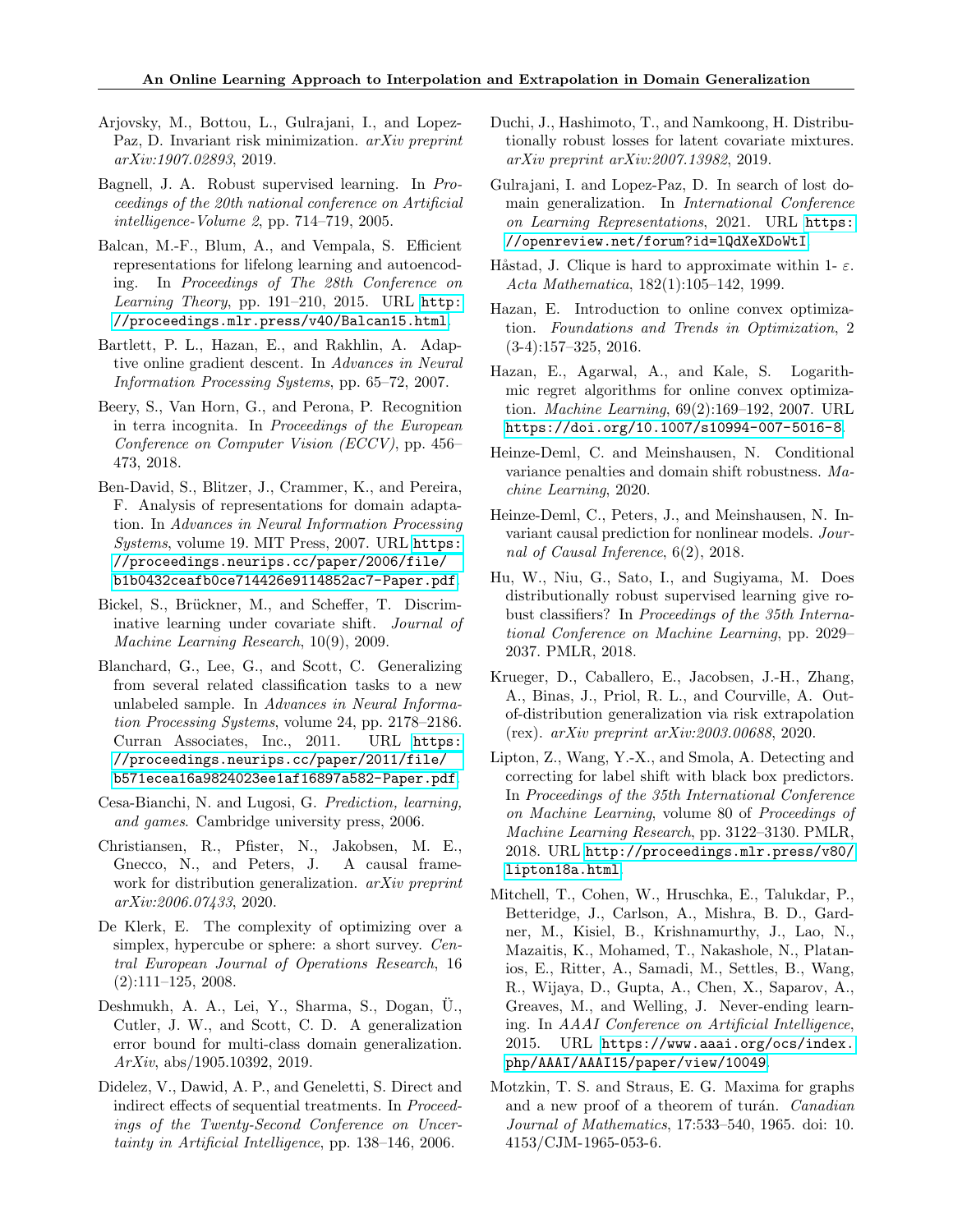- <span id="page-10-2"></span>Muandet, K., Balduzzi, D., and Schölkopf, B. Domain generalization via invariant feature representation. In International Conference on Machine Learning, pp. 10–18. PMLR, 2013.
- <span id="page-10-3"></span>Peters, J., Bühlmann, P., and Meinshausen, N. Causal inference by using invariant prediction: identification and confidence intervals. Journal of the Royal Statistical Society, 2016.
- <span id="page-10-1"></span>Rahimian, H. and Mehrotra, S. Distributionally robust optimization: A review. arXiv preprint arXiv:1908.05659, 2019.
- <span id="page-10-5"></span>Rosenfeld, E., Ravikumar, P. K., and Risteski, A. The risks of invariant risk minimization. In International Conference on Learning Representations, 2021. URL [https://openreview.net/forum?id=](https://openreview.net/forum?id=BbNIbVPJ-42) [BbNIbVPJ-42](https://openreview.net/forum?id=BbNIbVPJ-42).
- <span id="page-10-4"></span>Sagawa, S., Koh, P. W., Hashimoto, T. B., and Liang, P. Distributionally robust neural networks for group shifts: On the importance of regularization for worst-case generalization. In International Conference on Learning Representations, 2020. URL <https://openreview.net/forum?id=ryxGuJrFvS>.
- <span id="page-10-6"></span>Suggala, A. S. and Netrapalli, P. Online non-convex learning: Following the perturbed leader is optimal. In Proceedings of the 31st International Conference on Algorithmic Learning Theory, pp. 845– 861, 2020. URL [http://proceedings.mlr.press/](http://proceedings.mlr.press/v117/suggala20a.html) [v117/suggala20a.html](http://proceedings.mlr.press/v117/suggala20a.html).
- <span id="page-10-8"></span>Thrun, S. Lifelong learning algorithms. In Learning to learn, pp. 181–209. Springer, 1998.
- <span id="page-10-7"></span>Tian, J. and Pearl, J. Causal discovery from changes. In Proceedings of the Seventeenth conference on Uncertainty in artificial intelligence, pp. 512–521, 2001.
- <span id="page-10-0"></span>Widmer, G. and Kubat, M. Learning in the presence of concept drift and hidden contexts. Machine learn $ing, 23(1):69-101, 1996.$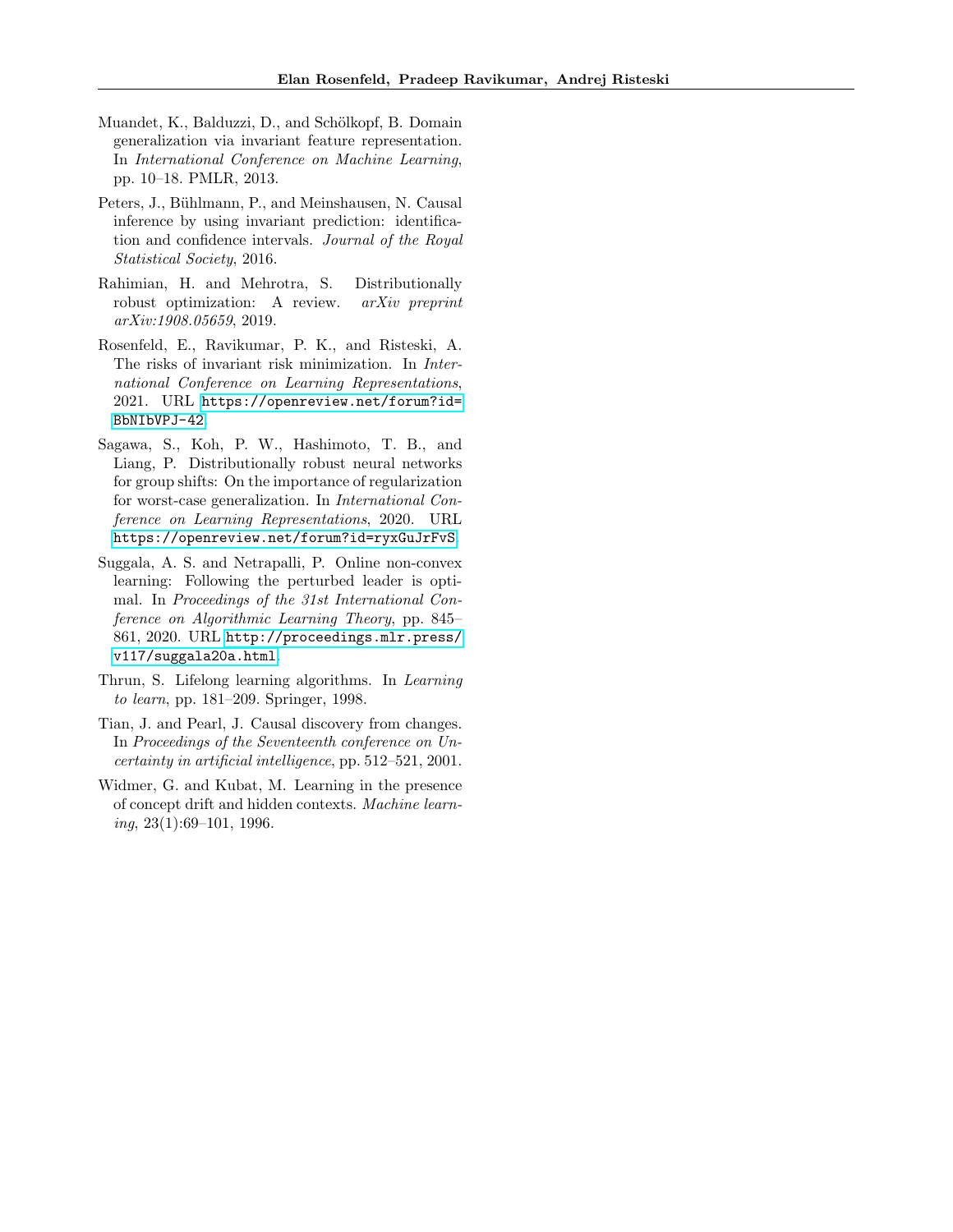# Supplementary Material: An Online Learning Approach to Interpolation and Extrapolation in Domain Generalization

# <span id="page-11-0"></span>A Proof of Theorem 1

**Theorem 1.** Suppose  $\sigma_{\text{max}} \ge \sigma_{\text{min}} > 0$  such that  $\forall e \in \mathcal{E}$ ,  $\sigma_{\text{min}} I \preceq \nabla^2 f_e \preceq \sigma_{\text{max}} I$ . Define g as the minimum gradient norm that is guaranteed to be forceable by the adversary:  $g := \min_{\beta \in B} \max_{\lambda \in \Delta_E} ||\nabla f(\beta)||_2$ . Then for all  $t \in \mathbb{N}$  it holds that  $V_t > \frac{g^2 \sigma_{\min}}{16\sigma^2}$  $\frac{g^2 \sigma_{\min}}{16\sigma_{\max}^2} \log t.$ 

*Proof.* Define  $F_t(z) = \sum_{s=1}^t f_s(z)$ ; since each f is convex, this sum is convex as well. Let  $\beta_{t-1}^*$  be the minimizer of  $F_{t-1}$  (by Lemma [2,](#page-14-0) this will lie in B), and let  $z \in B$  be arbitrary. Finally, note that  $\nabla^2 F_t \preceq t \sigma_{\max} I$ . Then we have the following Taylor expansion:

$$
F_t(z) = F_{t-1}(z) + f_t(z)
$$
  
=  $F_{t-1}(\beta_{t-1}^* + (z - \beta_{t-1}^*)) + f_t(z)$   

$$
\leq F_{t-1}(\beta_{t-1}^*) + \nabla F_{t-1}(\beta_{t-1}^*)^T (z - \beta_{t-1}^*) + \frac{(t-1)\sigma_{\max}}{2} ||z - \beta_{t-1}^*||_2^2 + f_t(z)
$$
  
=  $F_{t-1}(\beta_{t-1}^*) + \frac{(t-1)\sigma_{\max}}{2} ||z - \beta_{t-1}^*||_2^2 + f_t(z),$ 

where we have used the fact that  $\nabla F_{t-1}(\beta_{t-1}^*)=0$  by definition. Thus,

$$
\sum_{s=1}^{t} f_s(\hat{\beta}_s) - F_t(z) \ge \left(\sum_{s=1}^{t-1} f_s(\hat{\beta}_s) - F_{t-1}(\beta_{t-1}^*)\right) + \left(f_t(\hat{\beta}_t) - f_t(z) - \frac{(t-1)\sigma_{\text{max}}}{2} ||z - \beta_{t-1}^*||_2^2\right). \tag{3}
$$

Then we can write

$$
V_t = \min_{\hat{\beta}_1 \in B} \max_{\lambda_1} \dots \min_{\hat{\beta}_t \in B} \max_{\lambda_t, z \in B} \left( \sum_{s=1}^t f_t(\hat{\beta}_t) - F_t(z) \right)
$$
  
\n
$$
\geq \min_{\hat{\beta}_1 \in B} \max_{\lambda_1} \dots \min_{\hat{\beta}_{t-1} \in B} \max_{\lambda_{t-1}} \left[ \left( \sum_{s=1}^{t-1} f_s(\hat{\beta}_s) - F_{t-1}(\beta_{t-1}^*) \right) \right]
$$
  
\n+ 
$$
\min_{\hat{\beta}_t \in B} \max_{\lambda_t, z \in B} \left( f_t(\hat{\beta}_t) - f_t(z) - \frac{(t-1)\sigma_{\max}}{2} ||z - \beta_{t-1}^*||_2^2 \right) \right].
$$

Thus, by lower bounding the second term, we can unroll the recursion and lower bound the total regret. In particular, showing a bound of  $\Omega(\frac{1}{t})$  will result in an overall regret lower bound of  $\Omega(\log T)$ , which would imply that ERM achieves minimax-optimal rates for OOD generalization (this is also how we prove Corollary [1\)](#page-6-1).

We proceed by lower bounding the inner optimization term. We consider two possibilities for the choice of  $\hat{\beta}_t$ . Suppose  $\|\hat{\beta}_t - \beta_{t-1}^*\|_2^2 \geq \frac{g^2}{8t\sigma_v^2}$  $\frac{g^2}{8t\sigma_{\max}^2}$ . Then by choosing  $z = \beta_{t-1}^*$  the inner term can be lower bounded by  $\min_{\hat{\beta}_t \in B} \max_{\lambda_t} \left( f_t(\hat{\beta}_t) - f_t(\beta_{t-1}^*) \right)$ . Taylor expanding  $f_t$  around  $\beta_{t-1}^*$  gives

$$
f_t(\hat{\beta}_t) - f_t(\beta_{t-1}^*) \ge \nabla f_t(\beta_{t-1}^*)^T (\hat{\beta}_t - \beta_{t-1}^*) + \frac{\sigma_{\min}}{2} \|\hat{\beta}_t - \beta_{t-1}^*\|_2^2.
$$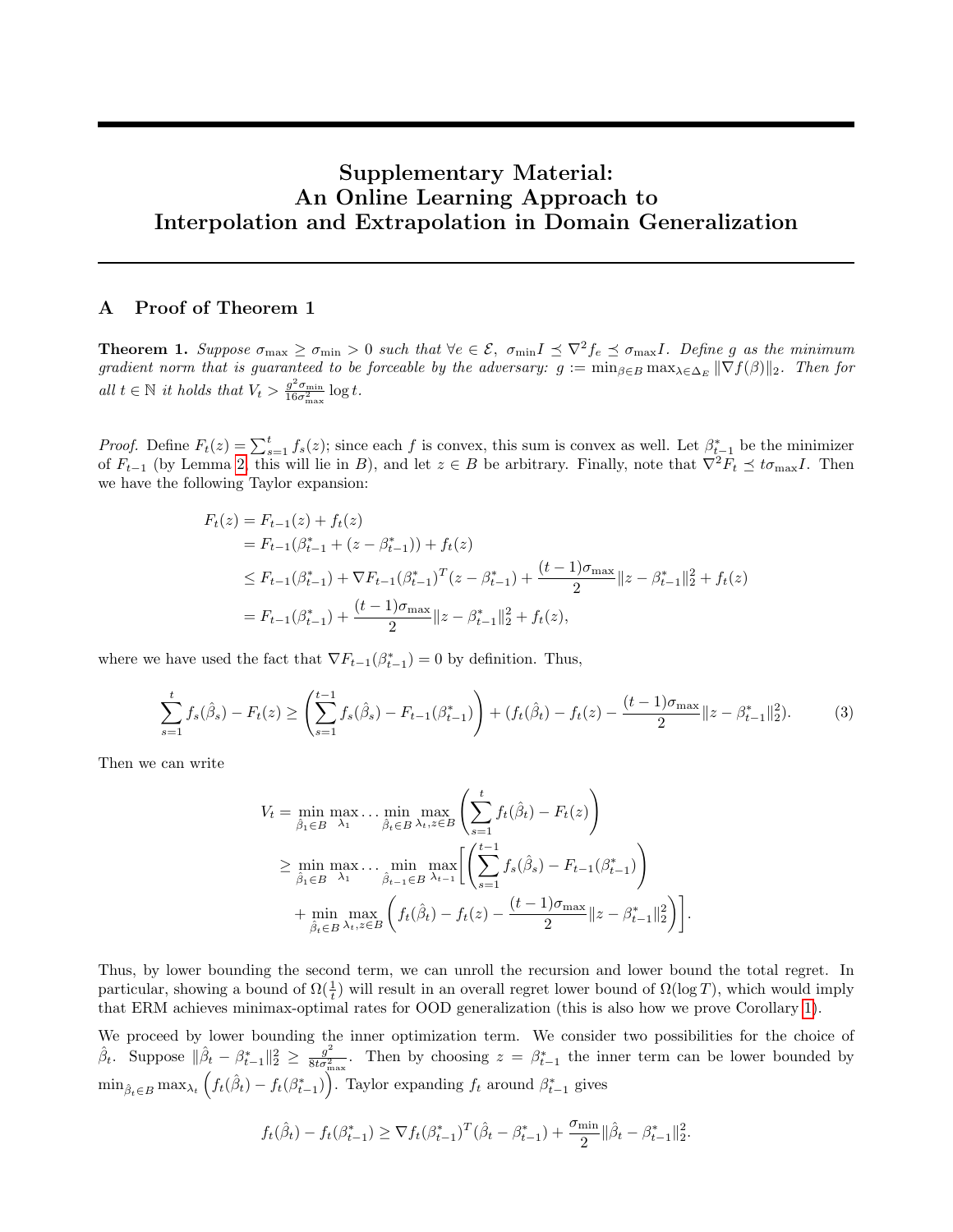By Lemma [3,](#page-14-1) the adversary can always play  $\lambda_t$  such that  $\nabla f_t(\beta_{t-1}^*)=0$ . So plugging this in we get

$$
\min_{\hat{\beta}_t \in B} \max_{\lambda_t} \left( f_t(\hat{\beta}_t) - f_t(\beta_{t-1}^*) \right) \ge \frac{\sigma_{\min}}{2} \|\hat{\beta}_t - \beta_{t-1}^*\|_2^2
$$

$$
\ge \frac{g^2 \sigma_{\min}}{16t \sigma_{\max}^2}.
$$

Now consider the case where  $\|\hat{\beta}_t - \beta_{t-1}^*\|_2^2 < \frac{g^2}{8t\sigma_{\epsilon}^2}$  $\frac{g^2}{8t\sigma_{\max}^2}$ . Suppose the adversary plays any  $\lambda_t$  such that  $\|\nabla f_t(\hat{\beta}_t)\|_2 \geq g$ (by definition, such a choice is always possible). Here we again split on cases, considering the possible values of  $\nabla f_t(\beta^*_{t-1})^T(\hat{\beta}_t - \beta^*_{t-1})$ :

**Case 1:**  $\nabla f_t(\beta_{t-1}^*)^T(\hat{\beta}_t - \beta_{t-1}^*) \geq \frac{g^2 \sigma_{\min}}{16t\sigma_{\min}^2}$  $16t\sigma_{\max}^2$ 

Following the same steps as previously, we find the lower bound

$$
f_t(\hat{\beta}_t) - f_t(\beta_{t-1}^*) \ge \nabla f_t(\beta_{t-1}^*)^T (\hat{\beta}_t - \beta_{t-1}^*) + \frac{\sigma_{\min}}{2} \|\hat{\beta}_t - \beta_{t-1}^*\|_2^2
$$
  
\n
$$
\ge \nabla f_t(\beta_{t-1}^*)^T (\hat{\beta}_t - \beta_{t-1}^*)
$$
  
\n
$$
\ge \frac{g^2 \sigma_{\min}}{16t\sigma_{\max}^2}.
$$

**Case 2:**  $\nabla f_t(\beta^*_{t-1})^T(\hat{\beta}_t - \beta^*_{t-1}) < \frac{g^2 \sigma_{\min}}{16 t \sigma_{\min}^2}$  $\frac{16t\sigma_{\max}^2}{2}$ 

In this case the lower bound follows directly from Lemma [4.](#page-15-0)

Thus the lower bound is shown in all cases; it follows that

$$
V_t \ge \min_{\hat{\beta}_1 \in B} \max_{\lambda_1} \dots \min_{\hat{\beta}_{t-1} \in B} \max_{\lambda_{t-1}} \left[ \left( \sum_{s=1}^{t-1} f_s(\hat{\beta}_s) - F_{t-1}(\beta_{t-1}^*) \right) + \frac{g^2 \sigma_{\min}}{16t \sigma_{\max}^2} \right]
$$
  
=  $\min_{\hat{\beta}_1 \in B} \max_{\lambda_1} \dots \min_{\hat{\beta}_{t-1} \in B} \max_{\lambda_{t-1}} \left[ \sum_{s=1}^{t-1} f_s(\hat{\beta}_s) - F_{t-1}(\beta_{t-1}^*) \right] + \frac{g^2 \sigma_{\min}}{16t \sigma_{\max}^2}$   
=  $V_{t-1} + \frac{g^2 \sigma_{\min}}{16t \sigma_{\max}^2}$ .

Expanding the recursion finishes the proof.

### B Proof of Remaining Theorems

Theorem 2. No algorithm can guarantee sublinear regret against bounded affine combinations of a finite set of strongly convex losses.

 $\Box$ 

Proof. We'll show that for any algorithm, there exists a sequence of loss functions chosen in response by the adversary for which the regret is bounded as  $\Omega(T)$ . Assume the adversary can use coefficients greater than  $-\alpha$ . Define

$$
f_{e_1}(\beta) = \beta^2
$$
,  $f_{e_2}(\beta) = \beta^4 + \frac{1}{2\alpha}\beta^2$ .

On round t, our player will choose to play  $\beta \in \mathbb{R}$ . We now describe our construction of the tth loss in the sequence: If  $|\beta| < 1$ , then we choose  $f_t = (1 + \alpha)f_{e_1} - \alpha f_{e_2}$ , and if  $|\beta| \ge 1$ , we choose  $f_t = f_{e_1}$ . In the first case, the player suffers loss  $f_t(\beta) \geq 0$ , and in the second case, the player suffers loss  $\geq 1$ . Suppose the player plays the first option a times and the second option b times, for a total of  $a + b = T$  rounds, and suffers  $\geq b$  loss.

Consider the possible best actions in hindsight. If  $a \leq \frac{T}{2}$ , then  $\beta^* = 0$  suffers 0 loss, meaning the player's regret is at least  $b = T - a \ge \frac{T}{2}$ . If, on the other hand,  $a > \frac{T}{2}$ , then note that for any choice  $\beta$  the loss suffered is

$$
-a\alpha\beta^4 + (a/2 + a\alpha + b)\beta^2 \le a\alpha(\beta^2 - \beta^4) + (a+b)\beta^2 = (a\alpha(1 - \beta^2) + T)\beta^2.
$$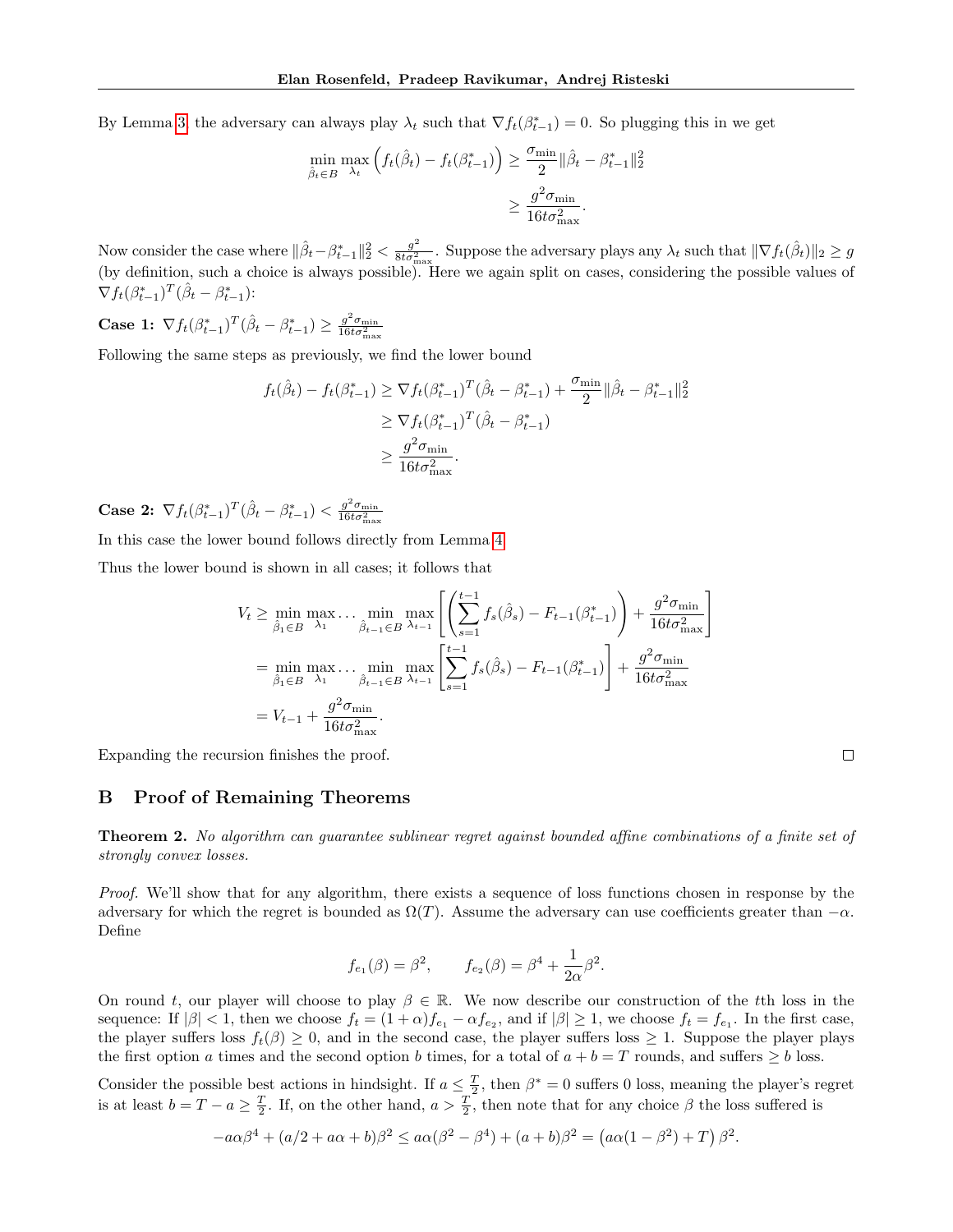Choosing  $\beta^* = \sqrt{1 + \frac{3}{\alpha}}$  results in regret  $\geq \frac{T}{2}$ . In either case, the player suffers  $\Omega(T)$  regret.

For completeness's sake, we also include a proof of the existence of a regression task and a set of environments which could give rise to such a set of loss functions.

Suppose we are regressing labels  $y \in \mathbb{R}$  on observations  $z \in \mathbb{R}^2$  with squared loss. We'll define our classifier with a parameter  $\beta$  such that given an observation  $(z_1, z_2)$  we predict  $\beta^2 z_1 + \beta z_2$ .

The first environment will assign all its probability mass to a single example  $(z_1, z_2, y) = (0, 1, 0)$ . Thus, if we choose a parameter  $\beta$ , in this environment we will suffer risk  $\mathbb{E}[(\beta z_1^2 + \beta z_2 - y)^2] = \beta^2$ . This produces the first environment loss  $f_{e_1}(\beta) = \beta^2$ .

We define the second environment as having two possible samples: one is  $(z_1, z_2, y) = (0, \sqrt{\frac{2\alpha+1}{2\alpha}}, 0)$  and the other is  $(z_1, z_2, y) = (\sqrt{\frac{2\alpha+1}{2\alpha}}, 0, 0)$ . Thus, the first sample induces loss  $\frac{2\alpha+1}{2\alpha}\beta^2$ , and the second induces loss  $\frac{2\alpha+1}{2\alpha}\beta^4$ . Now for the probabilities: we assign probability  $\frac{1}{2\alpha+1}$  to the first point and  $\frac{2\alpha}{2\alpha+1}$  to the second point. Clearly these sum to 1, and taking the expectation over losses we see that the overall risk is  $\beta^4 + \frac{1}{2\alpha}\beta^2$ , as desired.

Theorem 3. Against an oblivious adversary playing bounded affine combinations, achieving sublinear regret is NP-hard.

*Proof.* Consider the problem of identifying the maximum size of a stable set of a graph on  $|V|$  vertices; such a problem is not approximable in polynomial time to within a factor  $|V|^{(1/2-\epsilon)}$  for any  $\epsilon > 0$  unless  $NP = P$ (Håstad, 1999; [De Klerk, 2008\)](#page-9-23). We will demonstrate that solving this problem up to a constant factor reduces to achieving sublinear regret on an online strongly convex game with bounded affine coefficients. Let  $-\alpha$  represent the minimum negative coefficient allowed for the adversary. Given the graph G on  $|V| > 1$  vertices, denote by A its adjacency matrix. Then the maximum stable set size  $\gamma(G)$  can be written  $\frac{1}{\gamma(G)} = \min_{\beta \in \Delta_{|V|}} \beta^T (I + A) \beta$  by a result of [Motzkin & Straus](#page-9-24) [\(1965\)](#page-9-24). We define a game where the adversary has two functions:

$$
f_{e_1}(\beta) = \frac{1}{1+\alpha} \beta^T (|V|I+A)\beta, \qquad f_{e_2}(\beta) = \frac{|V|-1}{\alpha} ||\beta||_2^2.
$$

Note that  $f_{e_1}$  is strongly convex because  $(|V| - 1)I + A$  is diagonally dominant and therefore PSD. Each round, the player plays some  $\beta \in \Delta_{|V|}$ , and the (oblivious) adversary chooses the loss

$$
(1+\alpha)f_{e_1} - \alpha f_{e_2} = \beta^T(|V|I+A)\beta - (|V|-1)||\beta||_2^2 = \beta^T(I+A)\beta.
$$

Define  $L_T$  as the loss suffered by the player after T rounds. Clearly, the optimal choice would be to play  $\beta$  such that  $\beta^T(I+A)\beta=\frac{1}{\gamma(G)}$  each round, implying that  $\frac{T}{\gamma(G)}\leq L_T$  and also that regret can be written  $L_T-\frac{T}{\gamma(G)}$ . Suppose there exists a polynomial-time strategy with regret growing sublinearly with  $T$ . Then by definition, there exists a constant  $T_0 \in poly(|V|)$  such that on all rounds  $T > T_0$ , the player's regret is upper bounded as

$$
L_T - \frac{T}{\gamma(G)} \le \frac{1}{|V|}T \le \frac{T}{\gamma(G)} \implies L_T \le \frac{2T}{\gamma(G)}.
$$

Putting these inequalities together, we get  $\frac{1}{\gamma(G)} \leq \frac{L_T}{T} \leq \frac{2}{\gamma(G)}$ , which implies  $\frac{1}{2}\gamma(G) \leq \frac{T}{L_T} \leq \gamma(G)$ . Recall that this holds for all  $T > T_0$ , so our polynomial-time algorithm has attained a 2-approximation to the maximum stable set size.  $\Box$ 

Theorem 4. Against an oblivious adversary playing bounded affine combinations, the achievable regret is lower **Theorem 4.** Again<br>bounded as  $\Omega(\sqrt{T})$ .

*Proof.* For a fixed, convex loss  $\ell$  and convex parameter space  $\Theta$ , predicting with expert advice is known to have *Proof.* For a fixed, convex loss  $\ell$  and convex parameter space  $\Theta$ , predicting with expert advice is known to have an information-theoretic minimax regret lower bound of  $\Omega(\sqrt{T})$  [\(Cesa-Bianchi & Lugosi, 2006,](#page-9-15) Theorem We will give a reduction which demonstrates that the same lower bound holds for bounded affine combinations of strongly convex losses.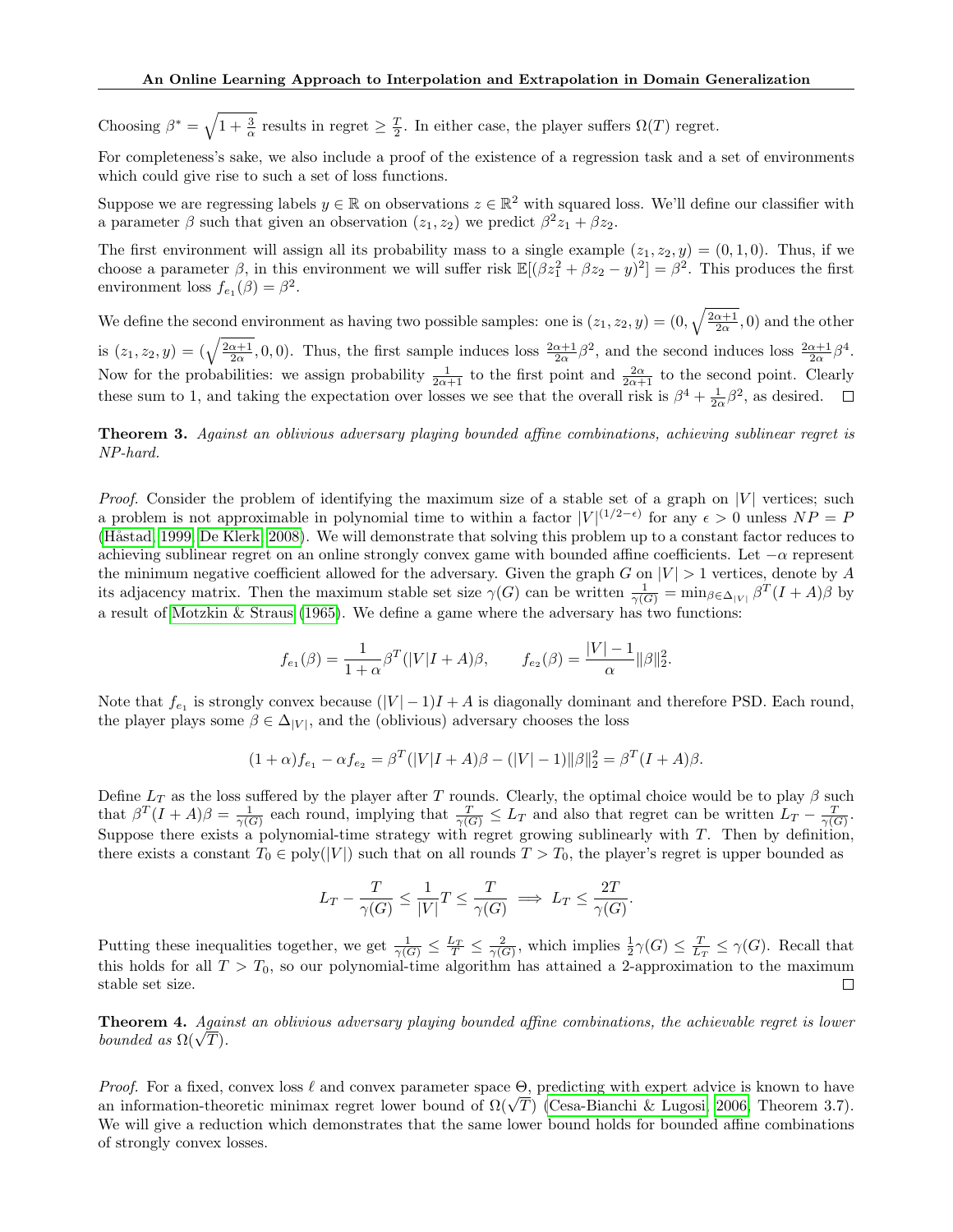Assume a fixed convex loss  $\ell : \Theta \times \Theta \mapsto \mathbb{R}$  over convex  $\Theta$  and fix the adversary's coefficient lower bound as  $-\alpha$ . Suppose on round  $t$ , we are presented with  $E$  experts' predictions, which we imagine as an  $E$ -dimensional vector  $\theta_t$  whose ith entry is the prediction of the ith expert. Define the following functions over elements  $\delta \in \Delta_E$ :

$$
f_{e_1}(\delta, \theta^*) = \frac{1}{1+\alpha} \left[ \ell(\delta^T \tilde{\theta}_t, \theta^*) + ||\delta||_2^2 \right], \qquad f_{e_2}(\delta, \theta^*) = \frac{1}{\alpha} ||\delta||_2^2.
$$

Note that both these functions are both strongly convex in  $\delta$ . Consider what happens if the adversary plays  $(1 + \alpha) f_{e_1} - \alpha f_{e_2} = \ell$ . Suppose for the sake of contradiction there exists an algorithm which achieves  $o(\sqrt{T})$ regret with respect to  $\delta^*$ , defined as the best fixed  $\delta \in \Delta_E$  in hindsight:

$$
\delta^* := \argmin_{\delta \in \Delta_E} \sum_{t=1}^T \ell(\delta^T \tilde{\theta}_t, \theta^*).
$$

As this represents a convex combination of the experts' predictions, it is clear that the loss suffered by  $\delta^*$  will be less than or equal to the loss suffered by the best expert. This implies that by taking this algorithm's choice  $\hat{\delta}_t$  each round and playing  $\hat{\delta}_t^T \tilde{\theta}_t$ , we will achieve  $o(\sqrt{T})$  regret with respect to the best expert, defying the known  $\partial_t$  each round and playing  $\partial_t \theta_t$ , we will achieve  $o(\sqrt{I})$  regret with respect to the best expert, derying the known<br>lower bound. It follows that the lower bound of  $\Omega(\sqrt{T})$  holds even for bounded affine combinations  $\Box$ convex functions.

## C Lemmas

**Lemma 1.** Recall  $\mathcal{R}^e(\beta)$  is defined as the risk of  $\beta$  on the distribution  $p^e$ . For all  $\lambda \in \Delta_E$ , it holds that  $\mathcal{R}^{\lambda}(\beta) = \sum_{e \in \mathcal{E}} \lambda_e \mathcal{R}^e(\beta).$ 

Proof. Using Fubini's theorem, we have

$$
\mathcal{R}^{\lambda}(\beta) = \int_{\mathcal{X} \times \mathcal{Y}} \left[ \sum_{e \in \mathcal{E}} \lambda_e p^e(x, y) \right] \ell(\beta, (x, y)) d(x, y)
$$
  
= 
$$
\sum_{e \in \mathcal{E}} \lambda_e \int_{\mathcal{X} \times \mathcal{Y}} p^e(x, y) \ell(\beta, (x, y)) d(x, y)
$$
  
= 
$$
\sum_{e \in \mathcal{E}} \lambda_e \mathcal{R}^e(\beta).
$$

 $\Box$ 

<span id="page-14-0"></span>**Lemma 2.** For any  $F_t = \sum_{s=1}^t f_t$ , there exist convex coefficients  $\hat{\lambda}$  such that

$$
F_t = t \sum_{e \in \mathcal{E}} \hat{\lambda}_e f_e.
$$

*Proof.* Every loss function  $f_t$  can be written as a convex combination of the original environment losses:

$$
f_t = \sum_{e \in \mathcal{E}} \lambda_{t,e} f_e.
$$

So, write

$$
F_t = \sum_{s=1}^t f_t = \sum_{s=1}^t \sum_{e \in \mathcal{E}} \lambda_{t,e} f_e = \sum_{e \in \mathcal{E}} \left( \sum_{s=1}^t \lambda_{t,e} \right) f_e.
$$

Clearly,  $\sum_{e \in \mathcal{E}} \left( \sum_{s=1}^t \lambda_{t,e} \right) = t$ . So, defining  $\hat{\lambda}_e := \frac{1}{t} \left( \sum_{s=1}^t \lambda_{t,e} \right)$  gives the desired result.

<span id="page-14-1"></span>**Lemma 3.** For any solution  $\beta_{t-1}^*$  which minimizes the sum of previously seen losses  $F_{t-1}$ , there exists a convex combination of losses  $f_t$  playable by the adversary for which  $\nabla f_t(\beta_{t-1}^*)=0$ .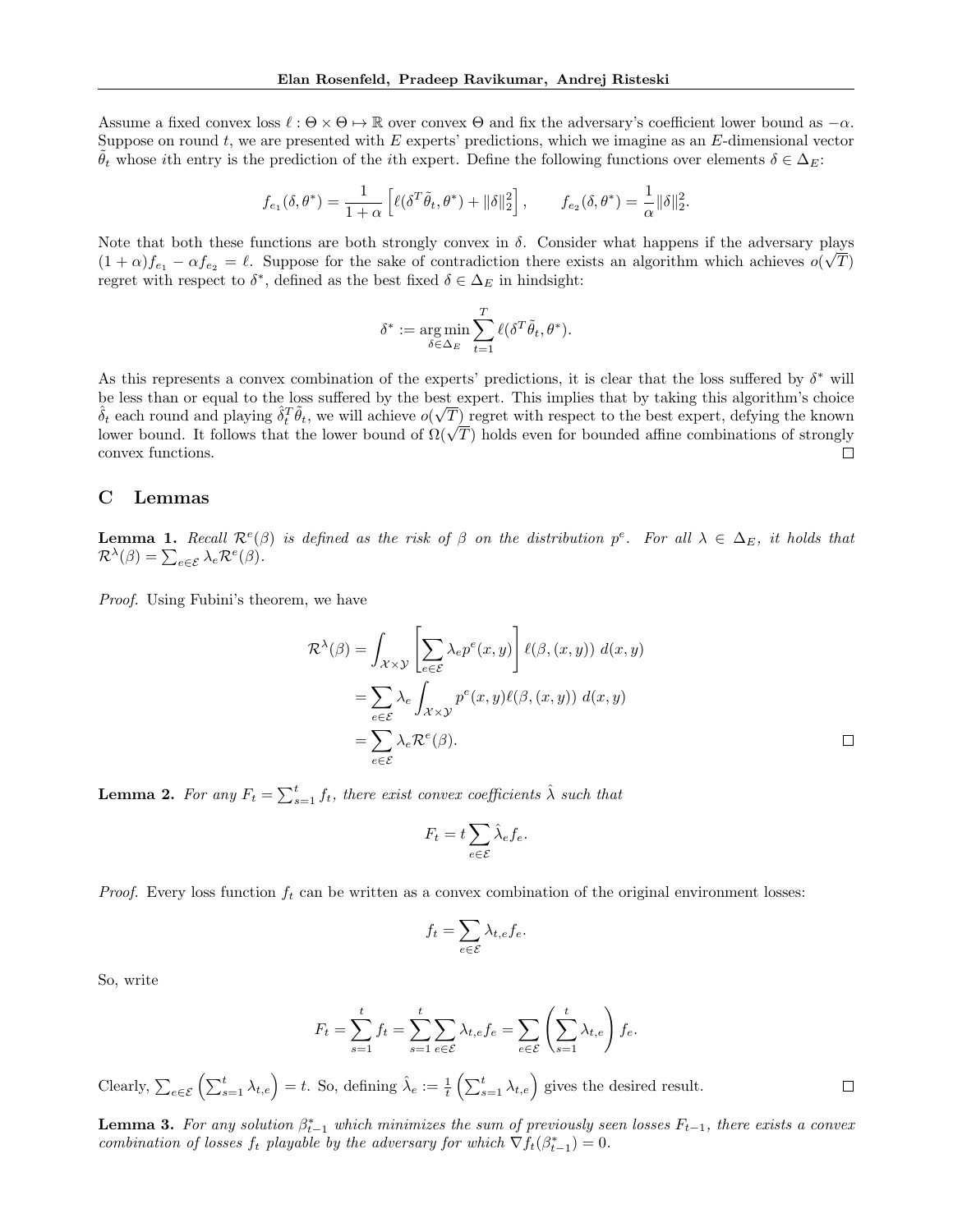*Proof.* By Lemma [2,](#page-14-0) we can write  $F_{t-1} = (t-1) \sum_{e \in \mathcal{E}} \hat{\lambda}_e f_e$  for some convex coefficients  $\hat{\lambda}$ . Define  $f_t$  $\sum_{e \in \mathcal{E}} \hat{\lambda}_e f_e = \frac{1}{t-1} F_{t-1}$ . Since  $\beta_{t-1}^*$  minimizes  $F_{t-1}$  it follows that

$$
\nabla f_t(\beta_{t-1}^*) = \frac{1}{t-1} \nabla F_{t-1}(\beta_{t-1}^*) = 0.
$$

<span id="page-15-1"></span> $\Box$ 

<span id="page-15-0"></span>**Lemma 4.** Let  $\hat{\beta}_t$ ,  $\lambda_t$  be such that  $\|\hat{\beta}_t - \beta_{t-1}^*\|_2^2 < \frac{g^2}{8t\sigma_{\gamma}^2}$  $\frac{g^2}{8t\sigma_{\max}^2}$  and  $\|\nabla f_t(\hat{\beta}_t)\|_2 \geq g$ . Define  $z := \beta_{t-1}^* - c\nabla f_t(\hat{\beta}_t)$ , where  $c := 1/2t\sigma_{\max}$ . If  $\nabla f_t(\beta_{t-1}^*)^T(\hat{\beta}_t - \beta_{t-1}^*) < \frac{g^2 \sigma_{\min}}{16t\sigma_{\min}^2}$  $\frac{g^{\dagger} \sigma_{\min}}{16t\sigma_{\max}^2}$ , then

$$
f_t(\hat{\beta}_t) - f_t(z) - \frac{(t-1)\sigma_{\max}}{2} ||z - \beta_{t-1}^*||_2^2 \ge \frac{g^2 \sigma_{\min}}{16t \sigma_{\max}^2}.
$$

*Proof.* Expanding  $f_t$  around  $\hat{\beta}_t$ ,

$$
f_t(\hat{\beta}_t) - f_t(z) \geq -\nabla f_t(\hat{\beta}_t)^T (z - \hat{\beta}_t) - \frac{\sigma_{\max}}{2} ||z - \hat{\beta}_t||_2^2,
$$

which gives

$$
f_t(\hat{\beta}_t) - f_t(z) - \frac{(t-1)\sigma_{\text{max}}}{2} ||z - \beta_{t-1}^*||_2^2
$$
  
\n
$$
\geq \nabla f_t(\hat{\beta}_t)^T (\hat{\beta}_t - z) - \frac{\sigma_{\text{max}}}{2} (||z - \hat{\beta}_t||_2^2 + (t-1) ||z - \beta_{t-1}^*||_2^2)
$$
  
\n
$$
= \nabla f_t(\hat{\beta}_t)^T (\hat{\beta}_t - \beta_{t-1}^* + c \nabla f_t(\hat{\beta}_t)) - \frac{\sigma_{\text{max}}}{2} (||\beta_{t-1}^* - \hat{\beta}_t - c \nabla f_t(\hat{\beta}_t)||_2^2 + (t-1) ||c \nabla f_t(\hat{\beta}_t)||_2^2).
$$
 (4)

By the triangle inequality,

$$
\|\beta_{t-1}^* - \hat{\beta}_t - c\nabla f_t(\hat{\beta}_t)\|_2 \le \|\beta_{t-1}^* - \hat{\beta}_t\|_2 + c\|\nabla f_t(\hat{\beta}_t)\|_2,
$$

and therefore

$$
\frac{1}{2} \|\beta_{t-1}^* - \hat{\beta}_t - c\nabla f_t(\hat{\beta}_t)\|_2^2 \le \|\beta_{t-1}^* - \hat{\beta}_t\|_2^2 + c^2 \|\nabla f_t(\hat{\beta}_t)\|_2^2.
$$

Continuing with the lower bound in Equation [4,](#page-15-1)

$$
\geq \nabla f_t(\hat{\beta}_t)^T(\hat{\beta}_t - \beta_{t-1}^*) + c \|\nabla f_t(\hat{\beta}_t)\|_2^2 - \sigma_{\max} \left( \|\beta_{t-1}^* - \hat{\beta}_t\|_2^2 + c^2 \|\nabla f_t(\hat{\beta}_t)\|_2^2 \right) - \frac{(t-1)\sigma_{\max}c^2}{2} \|\nabla f_t(\hat{\beta}_t)\|_2^2
$$
  
\n
$$
\geq \nabla f_t(\hat{\beta}_t)^T(\hat{\beta}_t - \beta_{t-1}^*) + \left(c - \frac{1}{8t\sigma_{\max}} - \frac{(t+1)c^2 \sigma_{\max}}{2}\right) \|\nabla f_t(\hat{\beta}_t)\|_2^2,
$$

where we've used the upper bound on  $\|\beta_{t-1}^* - \hat{\beta}_t\|_2^2$  and simplified. Recalling that  $c = \frac{1}{2t\sigma_{\max}}$  and noting that  $\frac{t+1}{t^2} \leq \frac{2}{t}$ ,

$$
= \nabla f_t(\hat{\beta}_t)^T (\hat{\beta}_t - \beta_{t-1}^*) + \left(\frac{1}{2t\sigma_{\max}} - \frac{1}{8t\sigma_{\max}} - \frac{(t+1)}{8t^2\sigma_{\max}}\right) \|\nabla f_t(\hat{\beta}_t)\|_2^2
$$
  
\n
$$
\geq \nabla f_t(\hat{\beta}_t)^T (\hat{\beta}_t - \beta_{t-1}^*) + \frac{\|\nabla f_t(\hat{\beta}_t)\|_2^2}{8t\sigma_{\max}}
$$
  
\n
$$
\geq \nabla f_t(\hat{\beta}_t)^T (\hat{\beta}_t - \beta_{t-1}^*) + \frac{g^2}{8t\sigma_{\max}}.
$$

By strong convexity,

$$
(\nabla f_t(\beta^*_{t-1}) - \nabla f_t(\hat{\beta}_t))^T (\beta^*_{t-1} - \hat{\beta}_t) \ge \sigma_{\min} ||\beta^*_{t-1} - \hat{\beta}_t||_2^2,
$$